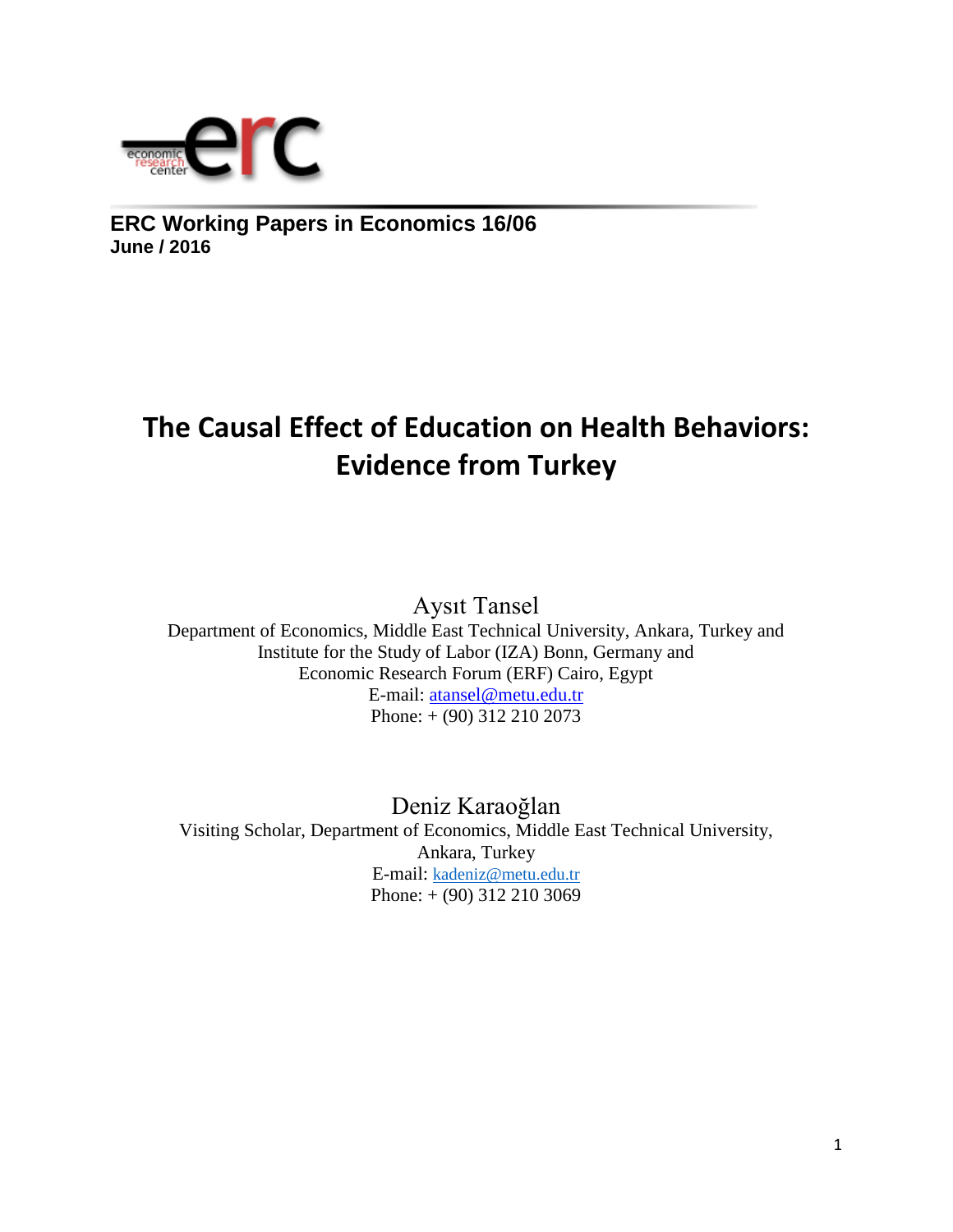#### **Abstract**

This study provides causal effect of education on health behaviors in Turkey which is a middle income developing country. Health Survey of the Turkish Statistical Institute for the years 2008, 2010 and 2012 are used. The health behaviors considered are smoking, alcohol consumption, fruit and vegetable consumption, exercising and one health outcome namely, the body mass index (BMI). We examine the causal effect of education on these health behaviors and the BMI Instrumental variable approach is used in order to address the endogeneity of education to health behaviors. Educational expansion of the early 1960s is used as the source of exogenous variation in years of schooling. Our main findings are as follows. Education does not significantly affect the probability of smoking or exercising. The higher the education level the higher the probability of alcohol consumption and the probability of fruit and vegetable consumption. Higher levels of education lead to higher BMI levels. This study provides a baseline for further research on the various aspects of health behaviors in Turkey.

#### Keywords: Turkey, Health Behaviors, Education, Instrumental Variable Estimation

*JEL Classification: I10, I12, I19*

**\*** This paper is based on Deniz Karaoğlan's PhD thesis prepared under the supervision of Aysıt Tansel at the Department of Economics, METU. Ms. Karaoğlan would like to thank Meltem Dayıoğlu-Tayfur, İlhan Can Özen, Çagla Ökten, Nur Asena Caner and Murat Kırdar for helpful comments on her PhD thesis. Thanks are also due to Mehmet Günal, responsible for health statistics group at the Turkish Statistical Institute and Tuna Kemali also of the Turkish Statistical Institute for their kind help in implementing this study. This paper is presented at the MEEA annual meeting in Boston USA, January 2015. It is also presented in the department of economics seminars of Ege University, Atılım University, Yıldırım Beyazıt University, Başkent University, Kadir Has University, TOBB ETU University and TED University in 2014 and 2015. We thank the participants of these meetings for their comments. Any errors are our own.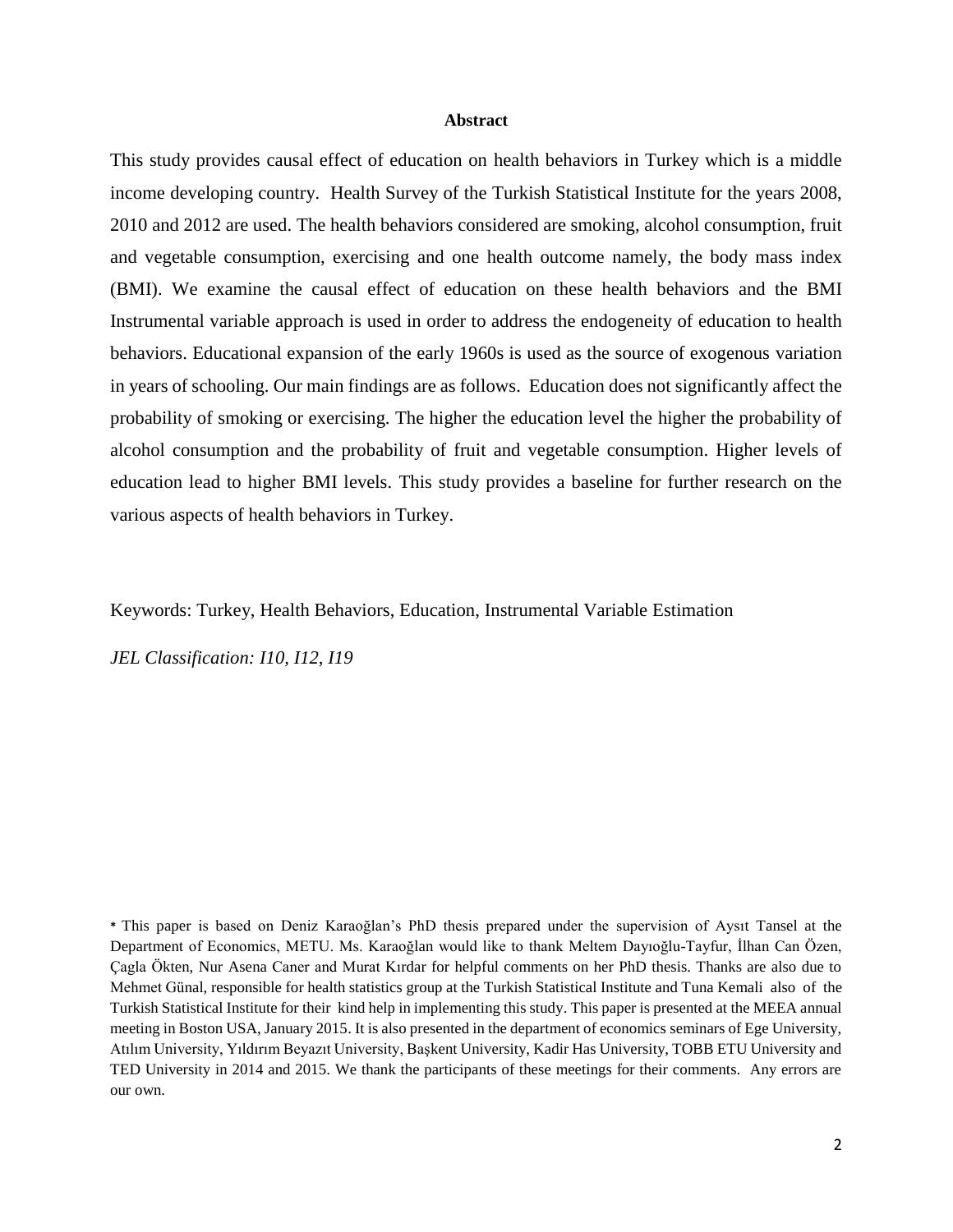#### **1. Introduction**

It is important to analyze the health behaviors because, health outcomes such as life expectancy and mortality are mainly related to health related behaviors. For instance, Mokdad et al. (2004) estimate that almost half of the adult mortality in the USA is ascribed to risky health behaviors. Education is one of the important factors that explain the variation in health behaviors. Cutler and Lleras-Muney (2010) emphasize that health outcome differences by education need to be explained by health behavior differences by education. Grossman (1972) in his seminal theoretical model provides a formal explanation of the observed differences in health behaviors by education. Accordingly, education affects health outcomes for allocative efficiency and productive efficiency reasons. Allocative efficiency implies that educated individuals choose different input allocations. Productive efficiency implies that more educated individuals produce health outcomes in a more efficient manner from a given input allocation.

The differentials in health behaviors by education are studied mostly in developed and high income countries such as USA and UK. However, there is less evidence on this issue in developing countries. The nature of these relationships may differ in developing countries from that in developed countries because of lower income, lower education levels and scarcer health services in developing countries. This paper investigates the health behaviors and education gradient in Turkey which is a developing and middle income country with relatively low levels of education and insufficient health-care. The health behaviors considered in this study are smoking, alcohol consumption, fruit and vegetable consumption, exercising and a health outcome namely, the bodymass index (BMI). Smoking and excessive alcohol consumption are considered as risky health behaviors and high ranges of BMI is a risky health outcome. A risky health behavior adversely affects the general health status. As the frequency of risky health behaviors increase, people are more likely to report poor self-assessed health (SAH) as shown by Brunello et al. (2015). SAH is a good predictor of mortality (Idler and Benyamini, 1997). Risky health behaviors also lead to serious health problems such as cardiovascular diseases, cancer, diabetes, etc. Cawley and Ruhm (2011), Hung et al. (2004) and Stewart et al. (2009) among others who investigate this connection.

There is a large literature that examines smoking and BMI. Examples of such studies include Carbone et al. (2005), Chaloupka and Warner (2000), Cutler and Gleaser (2005), Cutler et al. (2003), de Walque (2007), Gruber and Frakes (2006) and Mullahy (1997). Most of them investigate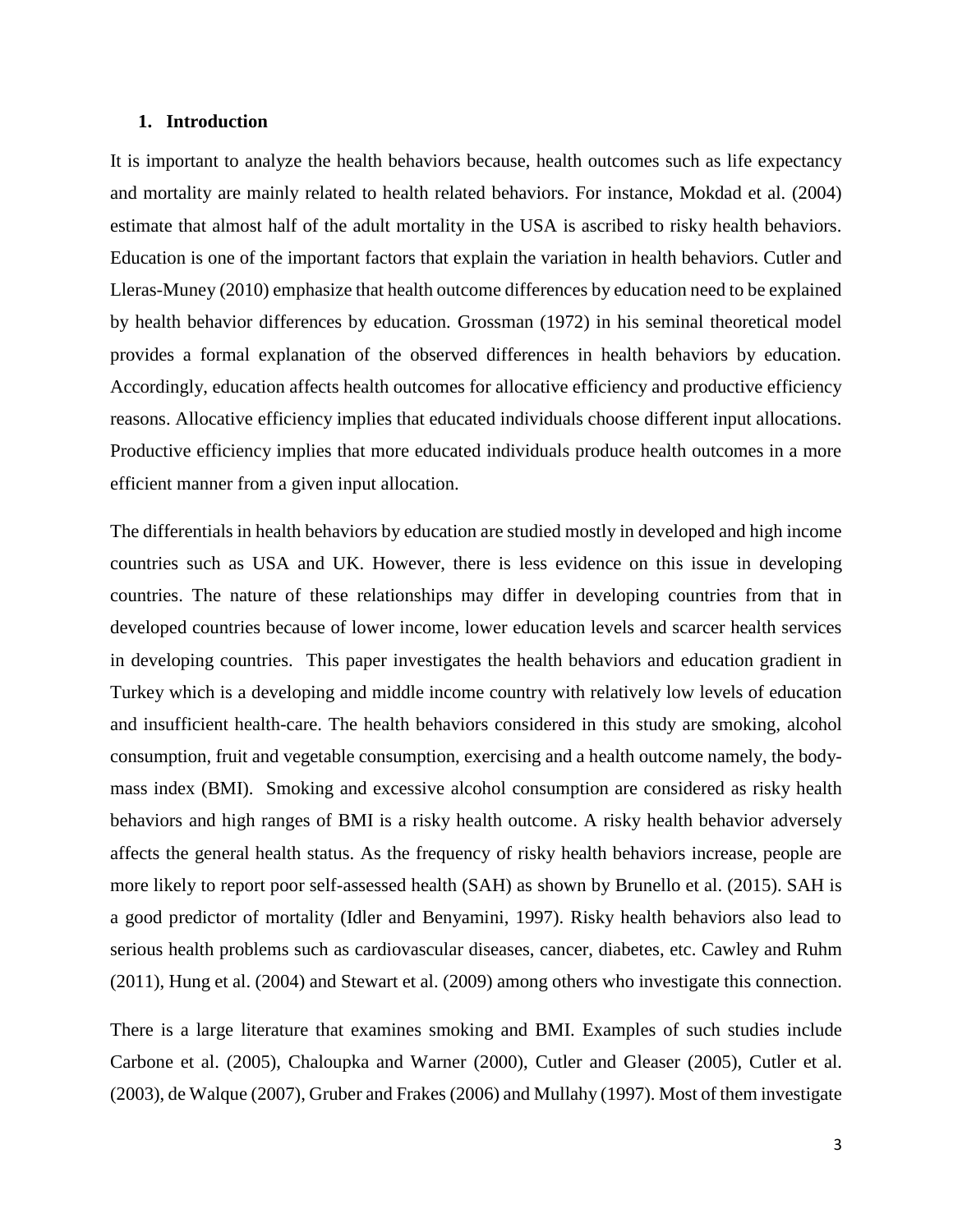the relationship between health behaviors and education and various demographic factors that might influence them. Cutler and Lleras-Muney (2010) study this relationship in the USA and the UK. An earlier study, Kenkel (1991) and Lantz et al. (1998 and 2001) also investigate this relationship in the USA. Ettner (1996) examines the effect of socioeconomic status of the individual on alcohol consumption in the USA. Kemptner et al. (2011) examine the association between education and smoking as well as obesity in West Germany. They find that although an increase education level decreases the likelihood of being obese for both men and women in West-Germany there is no significant link between education and smoking. Brunello et al. (2013) in 13 European countries and Webbink et al. (2010) examine the relationship between education and obesity.

It is well recognized that education may be endogenous to health. The endogeneity can arise for three reasons: First, investment in health in earlier ages can affect both health and education in older ages. Second, unobserved factors such as ability, time preference, genetic factors and family background can affect both health and education simultaneously as indicated by Eide and Showalter (2011) and Bolin (2011). Third, there may be potential reverse causality from health to education in addition to causality from education to health. Researchers such as de Walque (2007), Grimard and Parent (2007), Sander (1995) and Arendt (2005) study smoking and treat education as endogenous. Brunello (2013) and Arendt (2005) treat education as endogenous for BMI. In this study, we take into account the possible endogeneity of education to the health behaviors investigated and use Instrumental Variable (IV) estimation.

The literature on the determinants of health behaviors in Turkey is limited and most of the studies do not take the endogeneity problem into account. Tansel and Karaoğlan (2014) estimate the association between health behaviors and education for Turkey by using the same data set as this study, however, the possible endogeneity of education is not considered. In contrast, following studies consider the possible endogeneity of education to health. Karaoğlan and Tansel (2015) include a detailed study of the relationship between education and body mass index. Tansel and Karaoğlan (2015) is devoted to a study of the relationship between education and self-assessed health and several clinical health indicators. Cesur et al. (2014) also consider the endogeneity problem of education to health. They restrict the sample to men and women between 18-30 years old, which is a younger age group than our current study. They take the 1997 change in compulsory schooling laws as the instrument for the individual's education level. Since the people who are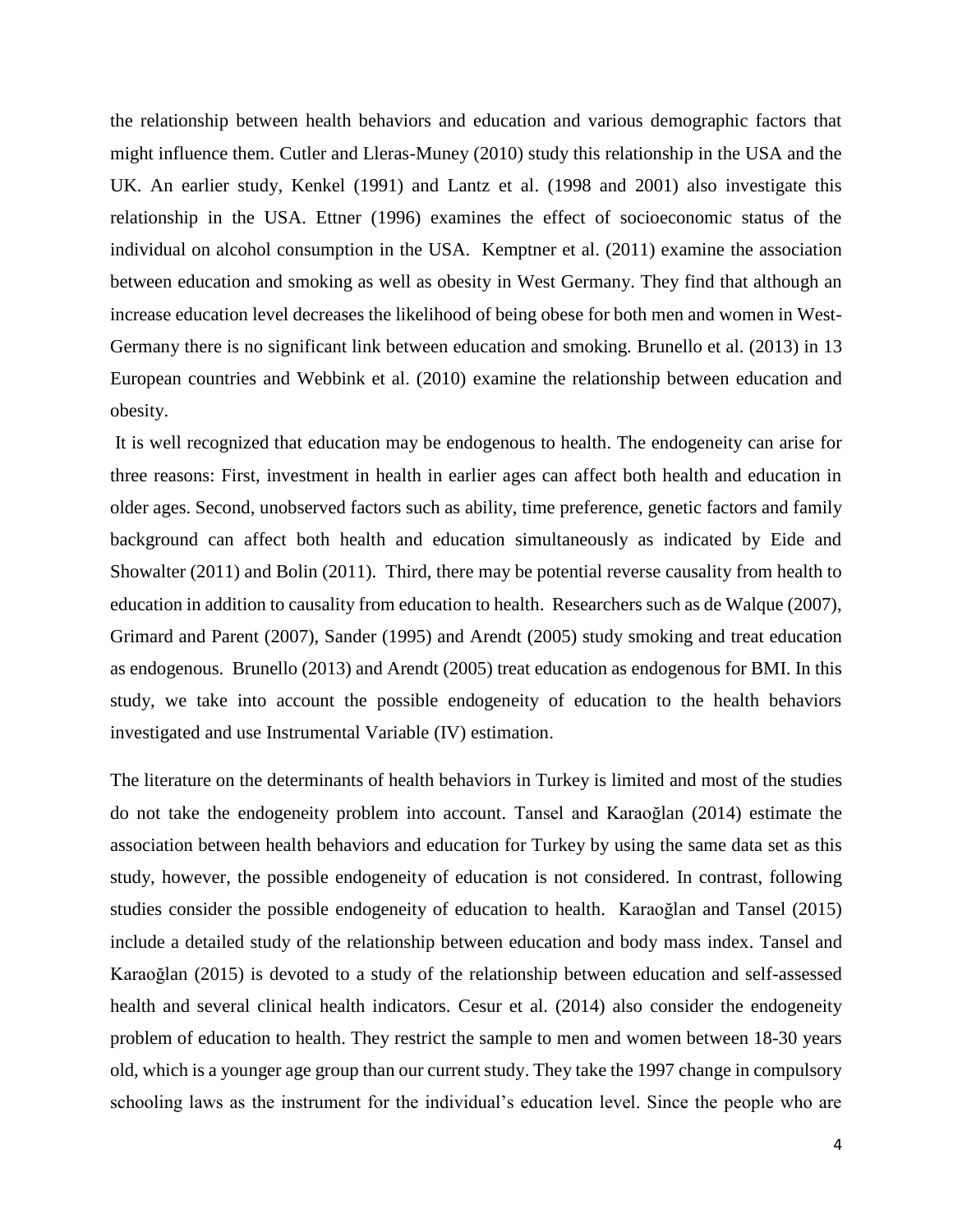affected by this reform are very young, their investigation relates to a young population in Turkey. In contrast, we examine the determinants of health behaviors for the individuals above age 25 in Turkey by using the same data set. We also implement IV estimation method in order to overcome the endogeneity problem. We use the educational expansion of the early 1960's as the instrument for education. To our knowledge, we are the first to use this educational expansion as a source of exogenous variation in years of schooling<sup>1</sup>. Our results indicate no significant causal effect of education on smoking and on exercising. We also find that as education level increases, probability of alcohol consumption as well as the fruit and vegetable consumption both increase. Another finding is that higher levels of education lead to higher BMI levels. We note that some of these findings are contrary to what is found in the developed countries.

The rest of the paper is organized as follows. Section 2 introduces the data and descriptive statistics. Section 3 describes discusses the validity of the instrument and the methodology used in estimation. The empirical results are presented in Section 4. Section 5 concludes.

# **2. Data**

 $\overline{a}$ 

We use the 2008, 2010 and 2012 waves of the Turkish Health Survey (THS). THS is a repeated cross sectional data set over individuals conducted by the Turkish Statistical Institute (TURKSTAT). The survey implements separate questions to three age groups namely, 0-6, 7-15 and 15 or older. For the latter group information is collected on self-assessed health, health behaviors, chronic diseases, weight and height as well as education level, demographic characteristics such as age, gender, marital status, rural/urban region, labor market status and household income. We calculate the individual's year of birth by subtracting his/her age from the survey year. We investigate the causal effect of education on health behaviors of adults. In an attempt to circumvent the endogeneity of education we consider the individuals 25 years of age

 $<sup>1</sup>$  There are several studies that use the 1997 change in compulsory schooling laws in Turkey as instrument. For instance, Aydemir and Kırdar (2013)</sup> use this instrument to examine the relationship between years of schooling and earnings. Kırdar et al. (2012) examine the impact of the raise in compulsory schooling years on teenage marriage and births. Finally, Kırdar et al. (2014) investigate whether the increase in compulsory schooling years narrow the gender educational as well as the rural/urban educatıonal gap. The 1997 law change increases compulsory schooling from five- to eight years. We do not use this change in law as instrument for years of schooling in this study because most of the individuals who are bound to this law are very young and most of them can be still enrolled in education.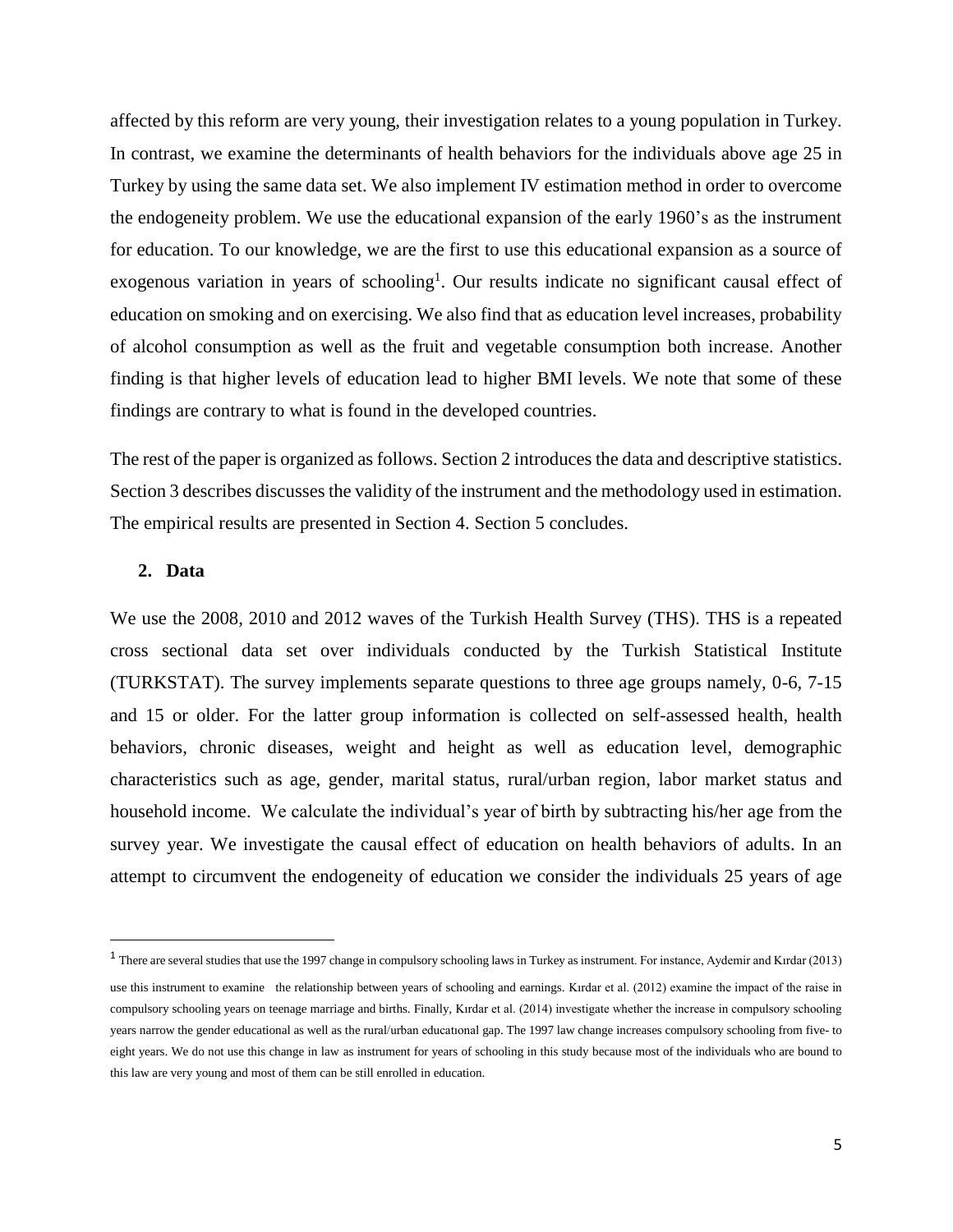and over since most people complete their schooling around 25 years old. We do not observe significant differences in the main results when we use three waves of the THS separately, we therefore pool the  $2008$ , 2010 and 2012 waves in our analysis<sup>2</sup>.

We do not observe the individual's years of schooling in the THS data set but we know the highest level of education completed. Therefore we impute the individual's years of schooling as follows. For illiterates years of schooling is set to 0. If an individual is literate, but did not graduate from any school then years of schooling is set to 2. The years of schooling is set to five, eight and 11 for those who have completed primary, middle or high school respectively. Finally, if the individual has university or higher degree the years of schooling is set to 15.

In this study, the health behaviors considered are smoking, alcohol consumption, fruit and vegetable consumption and exercising. We also consider a health outcome namely, the BMI<sup>3</sup>. Table 1 shows the descriptive statistics for health behaviors. An individual is considered as a smoker if he/she were a regular smoker or currently smokes every day or sometimes. According to World Health Organization (WHO) the overall smoking rate is 27.1 in Turkey. It is a rather high 41.4 per cent for men and 13.1 percent for women<sup>4</sup>. Table 1 indicates that the average years of schooling is higher among smokers than among nonsmokers. Further, a larger percentage of men are smokers than women. The fraction of smokers is higher among urban residents than among rural residents.

Alcohol consumption per individuals over 15 is overall 17.3 per cent while it is 19.7 per cent for men and 8.2 per cent for women<sup>5</sup>. We consider an individual as alcohol consumer if he/she currently consumes alcohol regularly or occasionally. Table 1 shows that average years of schooling is higher among drinkers (9.63 years) than among non-drinkers (6.14 years). Alcohol consumption is more prevalent among men than among women and among urban residents than among rural residents. Alcohol consumers are also younger than the alcohol non-consumers. An individual is a regular fruit and vegetable consumer if he/she consumes fruit and vegetable and/or their juice at least once a week. Table 1 shows that the average years of schooling of regular fruit

 $\overline{a}$ 

<sup>&</sup>lt;sup>2</sup> Separate analysis of the 2008, 2010 and 2012 waves are available from the authors upon request.

<sup>&</sup>lt;sup>3</sup> For detailed discussion on the health behavior related questions in THS data set see Tansel and Karaoglan (2014). <sup>4</sup> Source: World Health Organization (WHO):

http://www.who.int/tobacco/surveillance/policy/country\_profile/tur.pdf?ua=1.

<sup>5</sup> Source: World Health Organization (WHO):

http://www.who.int/substance\_abuse/publications/global\_alcohol\_report/profiles/tur.pdf?ua=1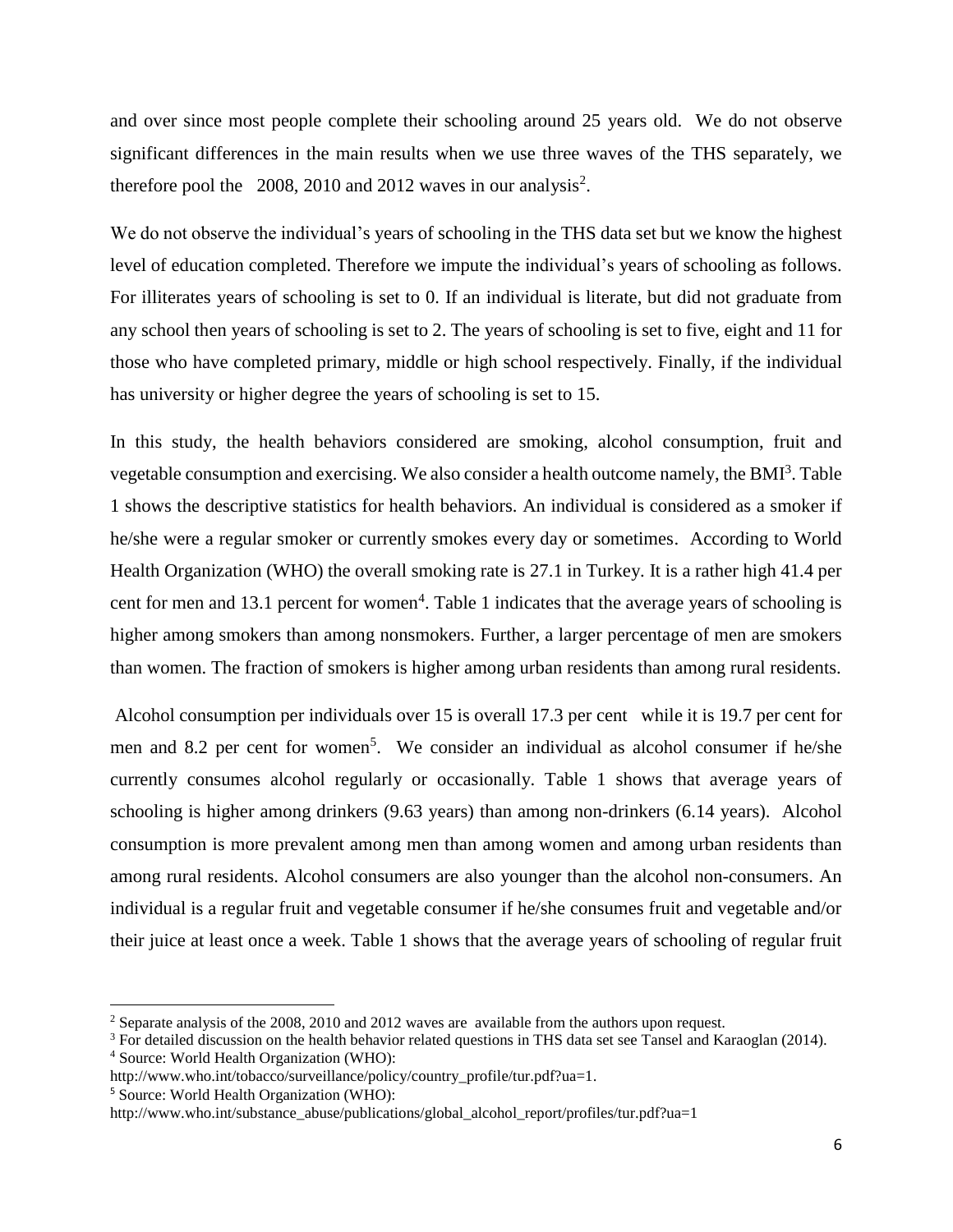and vegetable consumers is higher than that of the non-consumers. The fruit and vegetable consumption is lower among females than among males. The younger people consume more fruit and vegetable than older people and urban residents consume more fruits and vegetable than rural ones.

An individual is considered as exercising regularly if he/she makes high level of exercise (such as aerobics) and/or medium level of exercise (such as riding a bicycle) and/or walks at least 10 minutes in a week. Table 1 suggests that individuals who exercise regularly have higher years of schooling. Exercise prevalence is higher among the men compared to women and among the young compared to the elderly. The urban residents exercise slightly more than the rural ones.

BMI is obtained by dividing the reported weight (in kilograms) by square of the reported height (in meters). It is used to determine whether or not an individual is overweight or obese. According to Who criteria an individual is underweight if his/her BMI is under 18.5. He/she is normal weight if the BMI in the range of 18.5-25. If BMI is in the range of 25-30 then the individual is considered as overweight and a BMI greater than 30, indicates an obese individual. Table 2 shows the descriptive statistics for various BMI levels. The average years of schooling is lower among obese individuals compared to other groups. Females are more obese than males in contrast males are more overweight than females. Obese individuals are slightly older. The BMI ranges do not differ by urban and rural residence.

# **3. Discussion for the Validity of the Instrument and Methodology**

### **3.1 Educational Expansion in Turkey as the Instrumental Variable**

Education may be endogenous to health for several reasons. First, health investment in early years of life can affect both education and health in later life. Second, unobserved variables such as ability, time preference, genetic factors and family background can affect both education and health simultaneously. Third, there may be reverse causality from health to education in addition to causality from education to health. "Years of schooling" is our education variable. We first test whether the years of schooling is endogenous to the health behaviors and the health outcome considered. For smoking, alcohol consumption, fruit and vegetable consumption and exercising we use Wald endogeneity test statistics, and for BMI we implement both Durbin and Wu-Hausman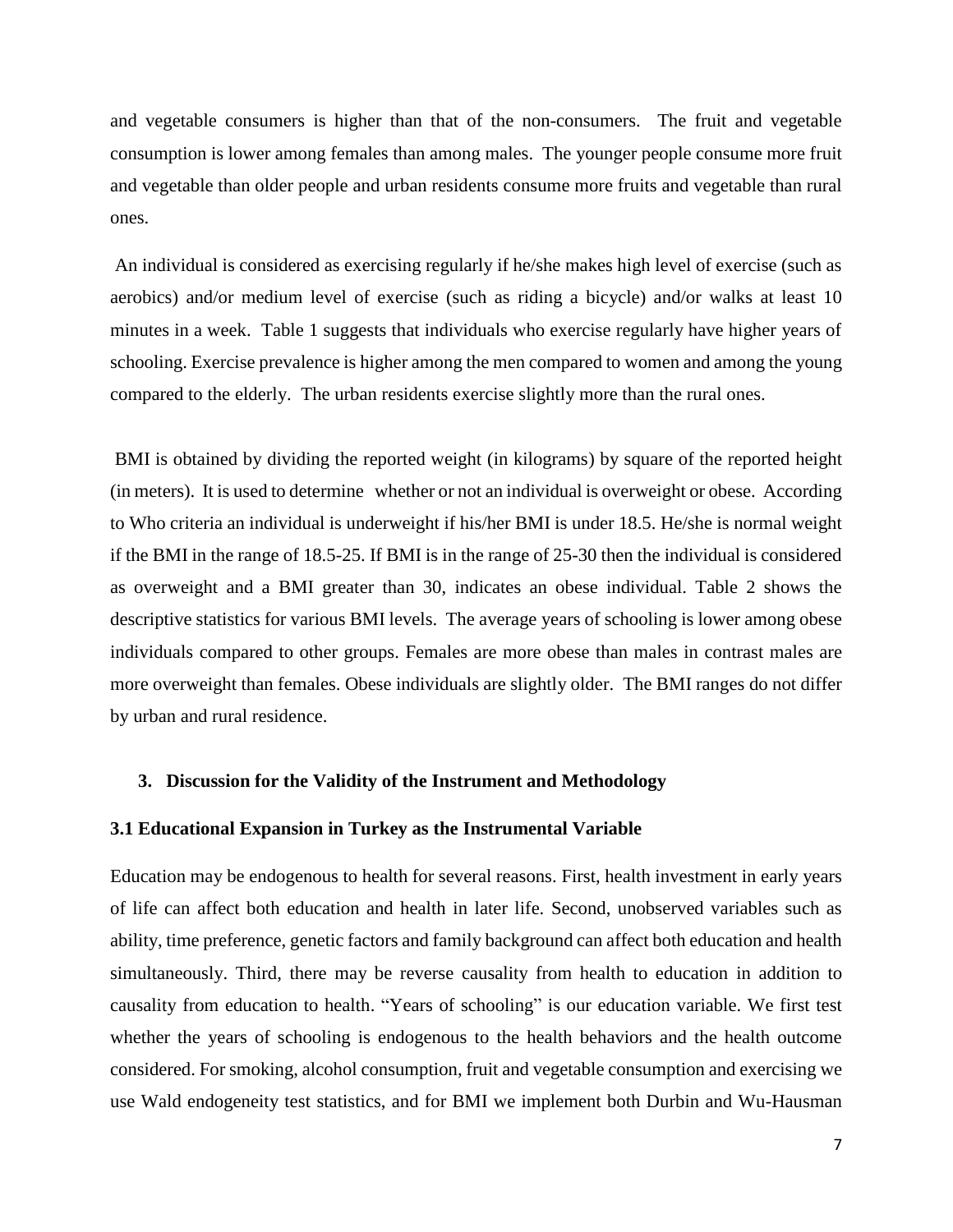test statistics for endogeneity. We reject the null hypothesis that the years of schooling is exogenous to the health behaviors and the health outcome considered. Therefore, we use Instrumental Variable (IV) estimation in all cases in order to have consistent estimates of the effects of education on health behaviors and the health outcome considered.

In this study we take educational reforms of October 1960 and January 1961 in Turkey as an instrument for the years of schooling. This is the first study that takes the educational reforms of the early 1960s as an instrument for the years of schooling in Turkey. There were several educational reforms in the early 1960s. First, a law that was passed in January 1961 increased compulsory schooling from 3 to 5 years in villages (Erdoğan, 2003; Şen, 2013) which has the direct effect of increasing years of schooling. Second, a law which was passed in October 1960 stipulated that men can satisfy the mandatory military service requirement by serving as a primary school teacher in the villages<sup>6</sup>. Third, another 1961 law permits middle school graduates to become primary school teachers and high school or higher graduates to become middle school teachers after completing a teacher training course. With these new regulations the number of teachers in Turkey has increased substantially<sup>7</sup> (Akyüz, 2007). The number of schools also increased.

We define an educational reform dummy denoted by R61 based on timing of the reforms and the individual's year of birth. We believe that it is a valid instrument for individual's years of schooling for several reasons. First, the reforms are uncorrelated with individual's health behaviors since they are results of the political developments in the early 1960s after the military intervention. Second, the individual's birth year is independent of the unobservable characteristics such as time

 $\overline{a}$ 

<sup>6</sup> These men could eventually take up teaching as a profession if they wish to do so.

<sup>7</sup> For the detailed discussion of these laws see: Türkiye Cumhuriyeti Milli Eğitim Bakanlığı (Ministry of Education of Turkish Republic)."Milli Eğitim Temel Kanunu" from [http://mevzuat.meb.gov.tr/html/temkanun\\_1/temelkanun\\_1.html\)](http://mevzuat.meb.gov.tr/html/temkanun_1/temelkanun_1.html) (accessed July 10, 2014) and Official newspapers dated 12.01.1961 (Law Number: 222) and 15.10.1960 (Law Number: 97).

<sup>&</sup>lt;sup>8</sup> A detailed discussion on health reforms in the 1960s can be found in Karaoğlan (2015)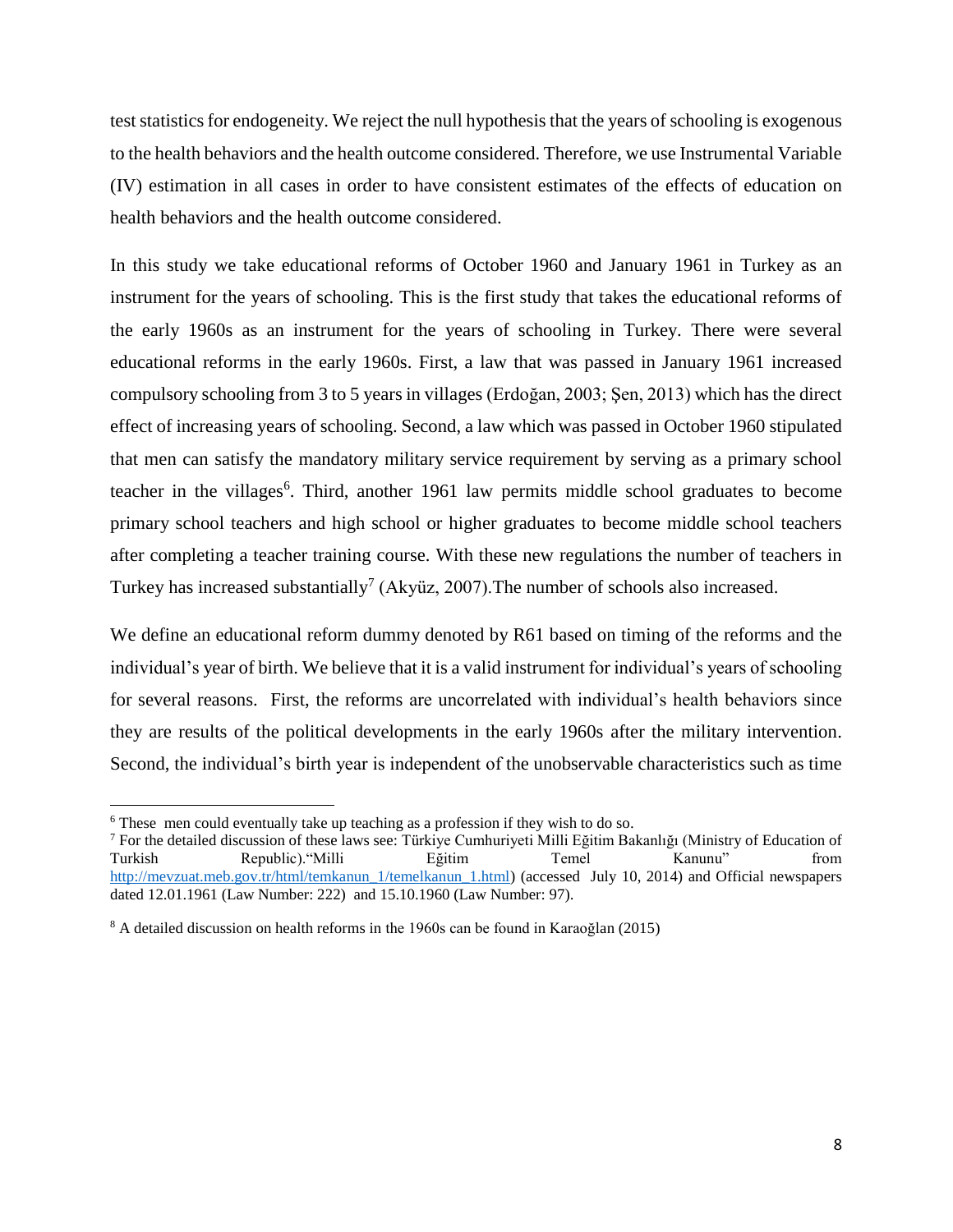preferences, genetic factors and parental endowments. Third, in the THS data set we are using in this study, the correlation coefficients between individual's years of schooling and policy dummy is positive and around 0.32 suggesting a relatively high correlation finally, there is evidence that health reforms introduced in the early 1960s did not impact the health behaviors. Therefore, we confidently state that the educational reforms of the early 1960s constitute a valid instrument for examining the effects of education on health behaviors.

Angrist and Krueger (1991) is the first study which proposes the positive relationship between increase in the years of compulsory education and individual's years of education. The authors state that individuals who were born in later quarters attend to school more than the others since compulsory schooling laws force individuals to enroll in education up to a certain age. Therefore, increase in years of compulsory schooling force individuals to attend to school for more years. Since change in compulsory schooling laws are determined by the government, it provides an exogenous variation in individual's years of schooling. In addition, compulsory schooling reforms are unrelated to individual's health outcomes. Therefore, it is a good instrument for individuals' years of schooling while examining the education gradient of health. Likewise, other educational reforms such as change in testing system, increase in number of courses, and increase in number of schools also provide exogenous variation in individual's years of schooling. Arendt (2005) is one of the studies that uses the educational reforms together with change in compulsory schooling laws as an instrument for education.

The increase in the number of years of compulsory schooling in the villages, the increase in the number of teachers and schools in the early 1960's will all be referred to as "educational expansion". In order to show the effect of this educational expansion on education in general we provide several figures below. First, Figure 1 shows the fraction of individuals who have at least primary school degree out of the birth cohort. There is a jump in the number of graduates between the 1950-51 and 1952-53 birth cohorts. The fraction of individuals who have at least primary school degree increases from 0.65 to 0.75 between 1949-1950 and 1951-1952 birth cohorts.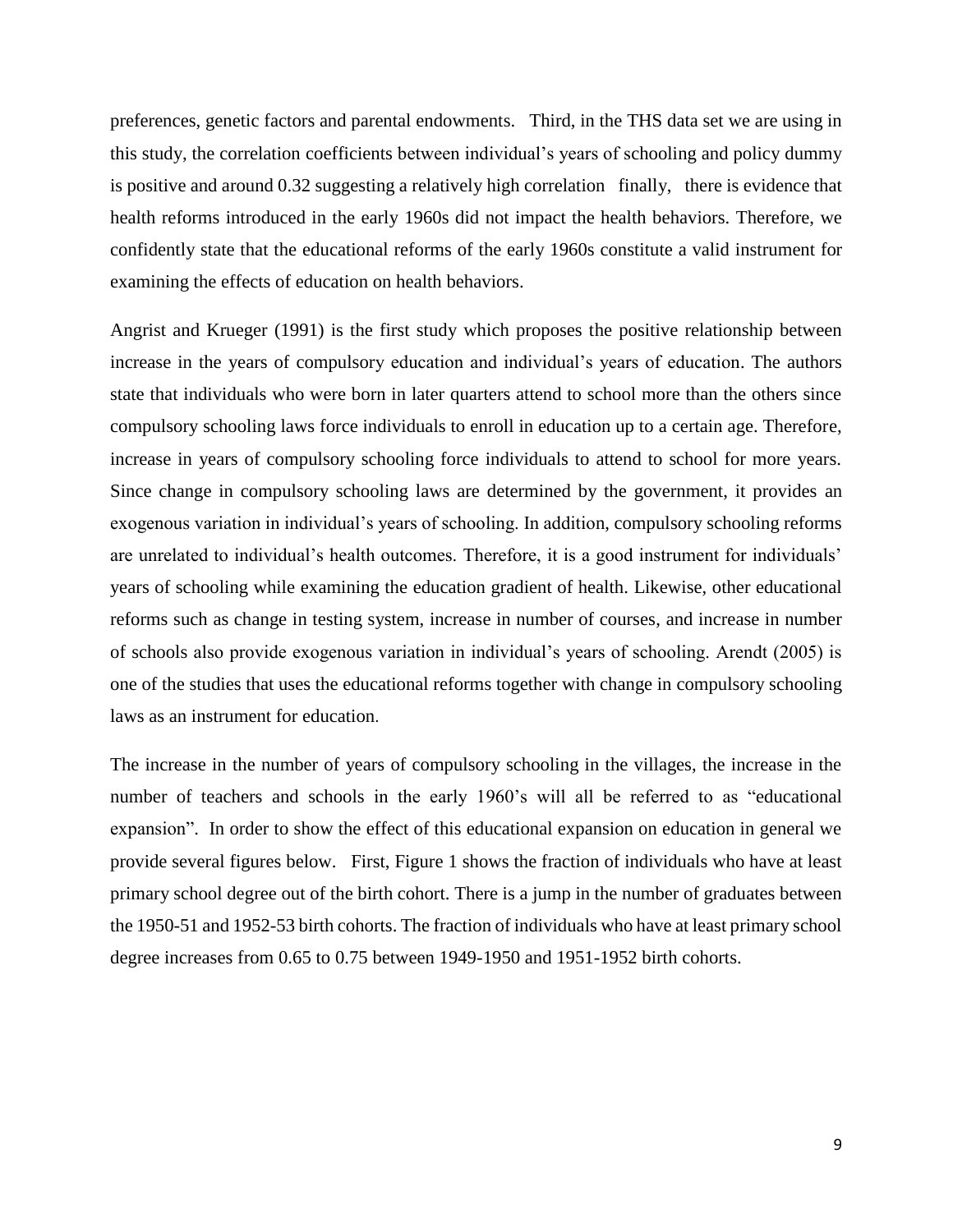

*Figure 1. The fraction of the individuals who have at least primary school degree*,

Source: THS Data Set

Figures 2 and 3 show the city and village population and their ratio in total population respectively. Both the population in villages and their percentage in total population are higher than the corresponding numbers in the cities until the mid-1980s. According to the 1927 General Census nearly 80 per cent of the population lives in villages which decreased to 35 per cent in 2000. The decrease in the village population becomes rapid after 1955. However, when the educational expansion took place in the early 1960's a large percentage of the population lived in the villages. Therefore, we can confidently state that the educational expansion benefited a large part of the population of Turkey.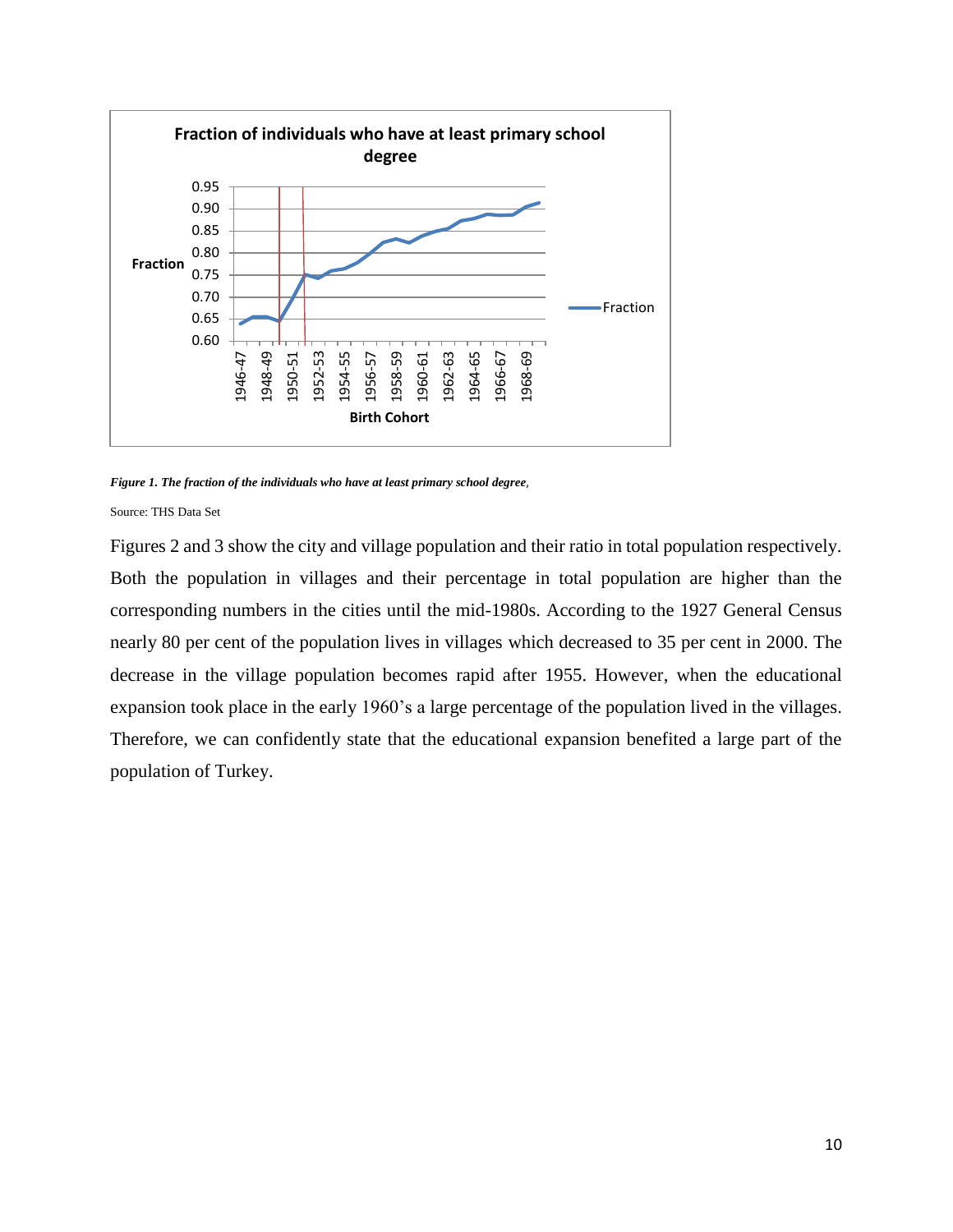

*Figure 2. City and Village Population in Turkey over Time*

Source: TURKSTAT, General Census Results

Figure 4 shows the number of primary school graduates in villages over time there is an increasing trend in the number of graduates in villages, which becomes steeper after educational expansion of the early 1960's. The rate of growth in the number of primary school graduates in villages was almost 10 per cent in 1960-61 academic year. It reached to 20 per cent in the 1964-65 academic year five years after the educational expansion.



*Figure 3. Percent of City and Village Populations to the Total Population*

Source: TURKSTAT, General Census Results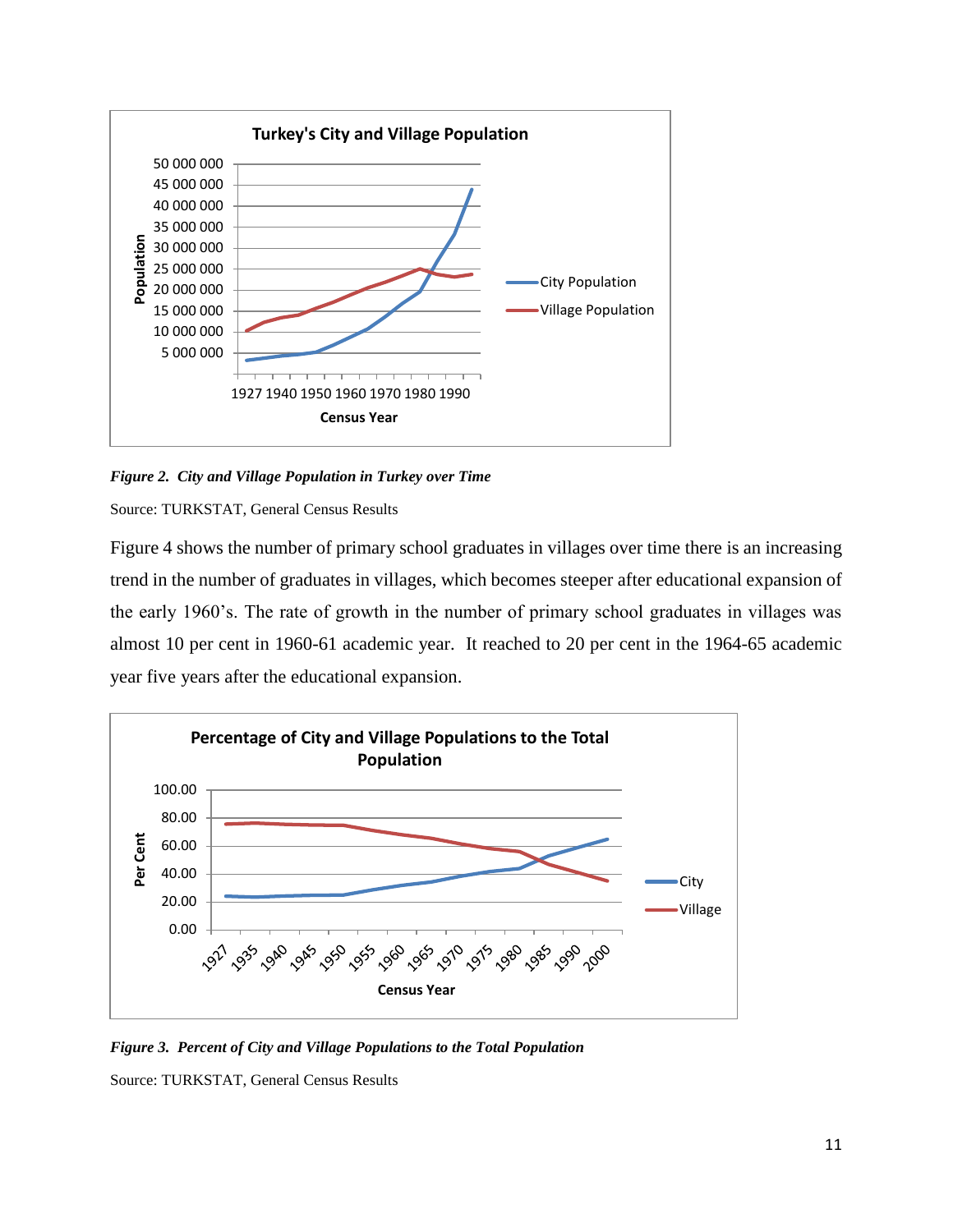

# *Figure 4. Number of Primary School Graduates in Villages,*

Source: Turkish Ministry of Education Statistics

Next in Figure 5 we examine the total number of students enrolled in the primary schools over time. We observe an increasing trend in number of primary school students which becomes steeper after the 1960s educational expansion. The number of students in primary schools was

2.5 million during the 1959-1960 academic year. It rose to around 3.95 million in the 1965-1966 academic year representing almost a 50 per cent increase five years after the educational expansion. The similar rates of growth were 50 and 70 respectively for male and female students.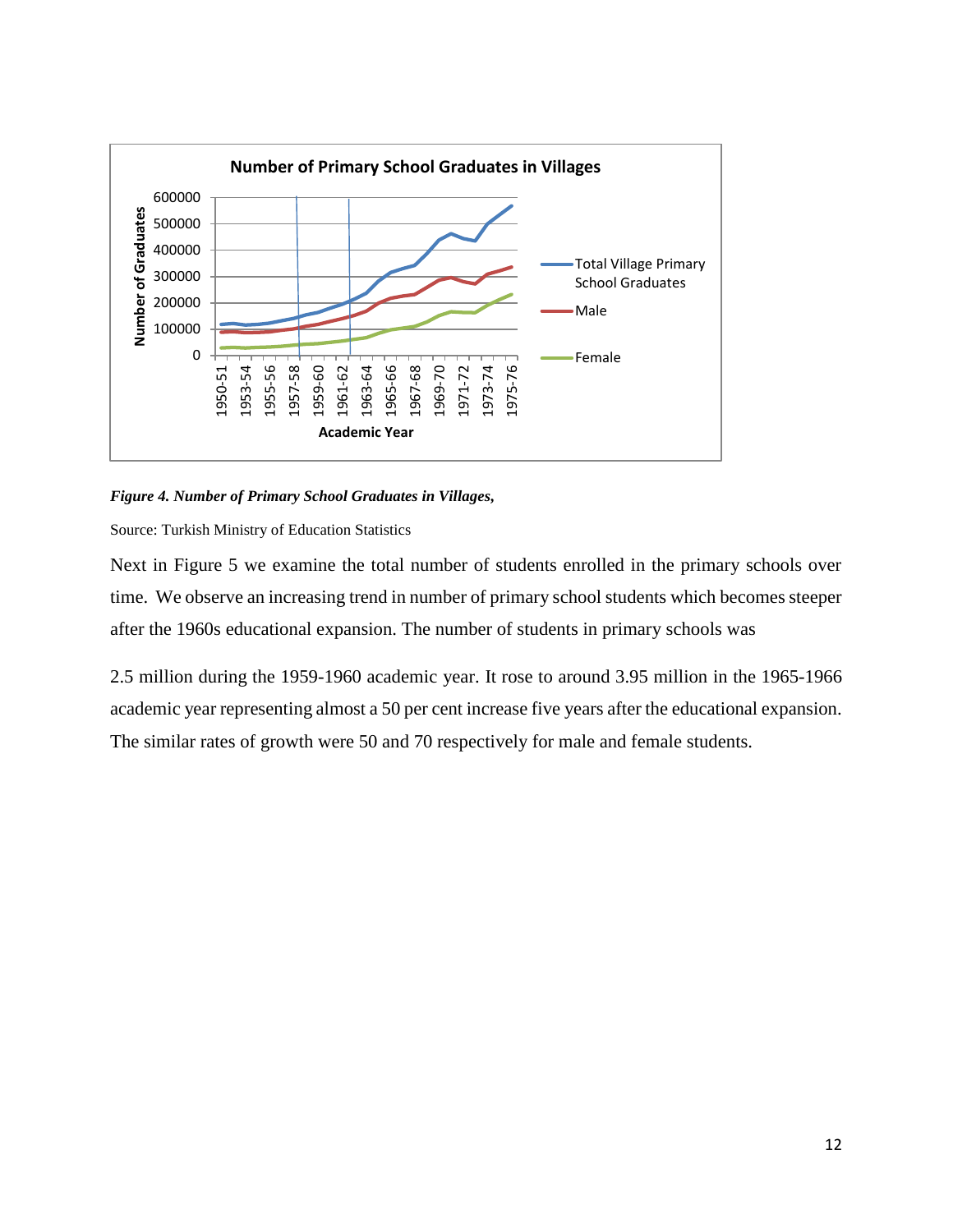

**Figure 5. Number of Students in Primary Schools in Turkey over Time**



*Figure 6. Number of Students in Middle Schools in Turkey over Time*

# Source: TURKSTAT

Figure 6 shows the number of middle school students in Turkey over time. There is an increasing trend which takes off after the mid 1950's and becomes steeper after the educational expansion. In the 1959-1960 academic year, before the educational expansion the number of male students in middle schools is around 191 thousand and female students is 64 thousand. In the 1965-1966 academic year, five years after the educational expansion these numbers rise to about 300 thousand for males and 113 thousand for females. These imply a 57 per cent increase for males and 76 per cent increase for females. We note that the education reforms benefit the females more than males.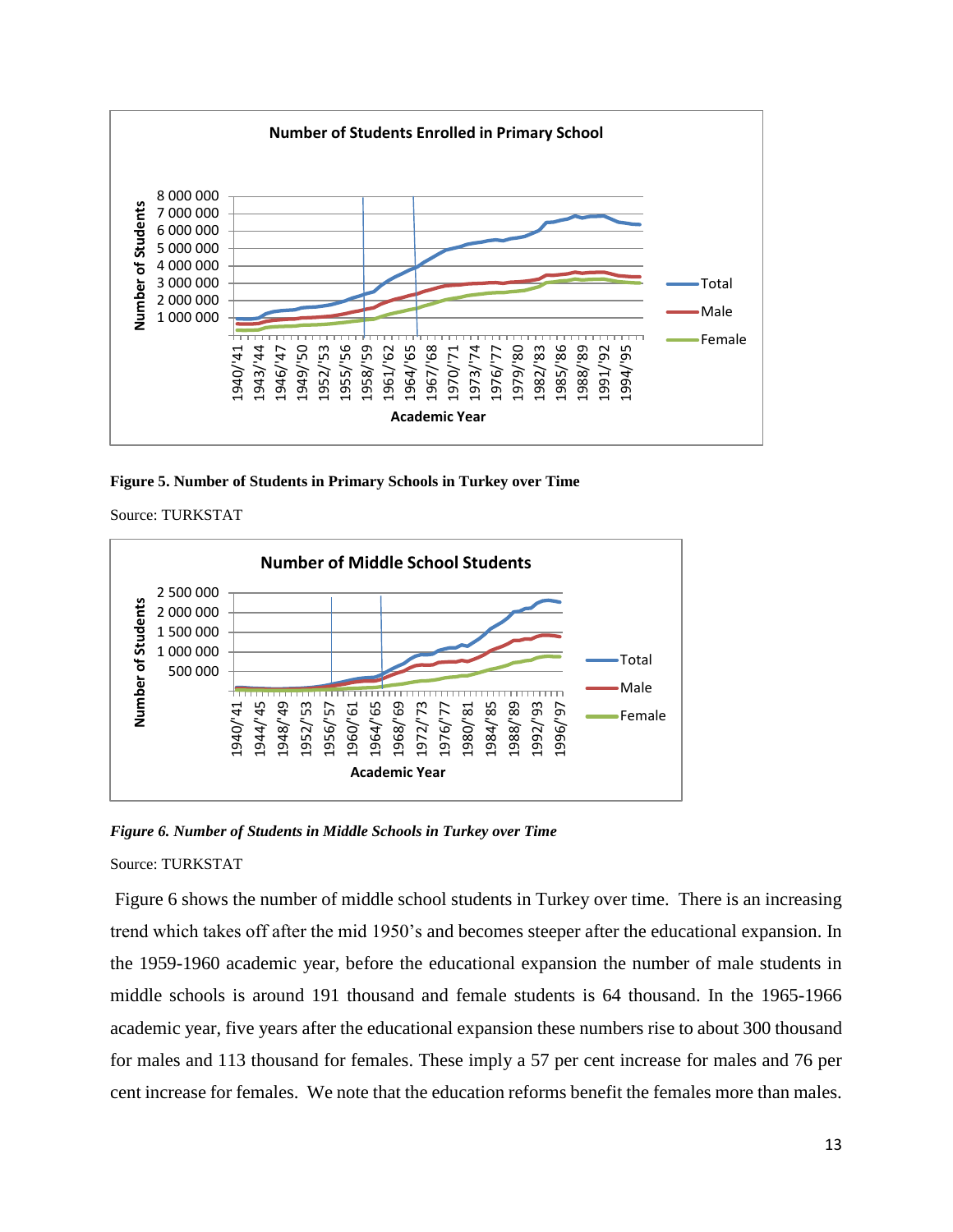The slight decline in the number of middle school students in the early 1980s may be due to the terrorist activities and the military coup of 1980.



*Figure 7. Number of Students in High Schools in Turkey over Time* Source: TURKSTAT

Although the educational reforms of the early 1960s are relevant for primary and middle schools they have spillover effects on high schools. Figure 7 shows that the number of high school students over time. This number is around only 4500 before 1960s and increases gradually afterwards. The number for females is even lower. But the male-female gap in the number of high school students gets narrower over time.

One of the important objectives of the early 1960s education reforms was to increase the number of primary school teachers. Figure 8 shows the number of primary school teachers which becomes steeper after the educational expansion. For instance, the number of primary school teachers increase from 54 thousand to 89 thousand between 1959 and 1965. This implies a 65 per cent increase in 6 years' time. The educational reforms in the 1960s also aimed to increase the number of middle school teachers by implementing a law that high school graduates may serve as middle school teachers after completing a course.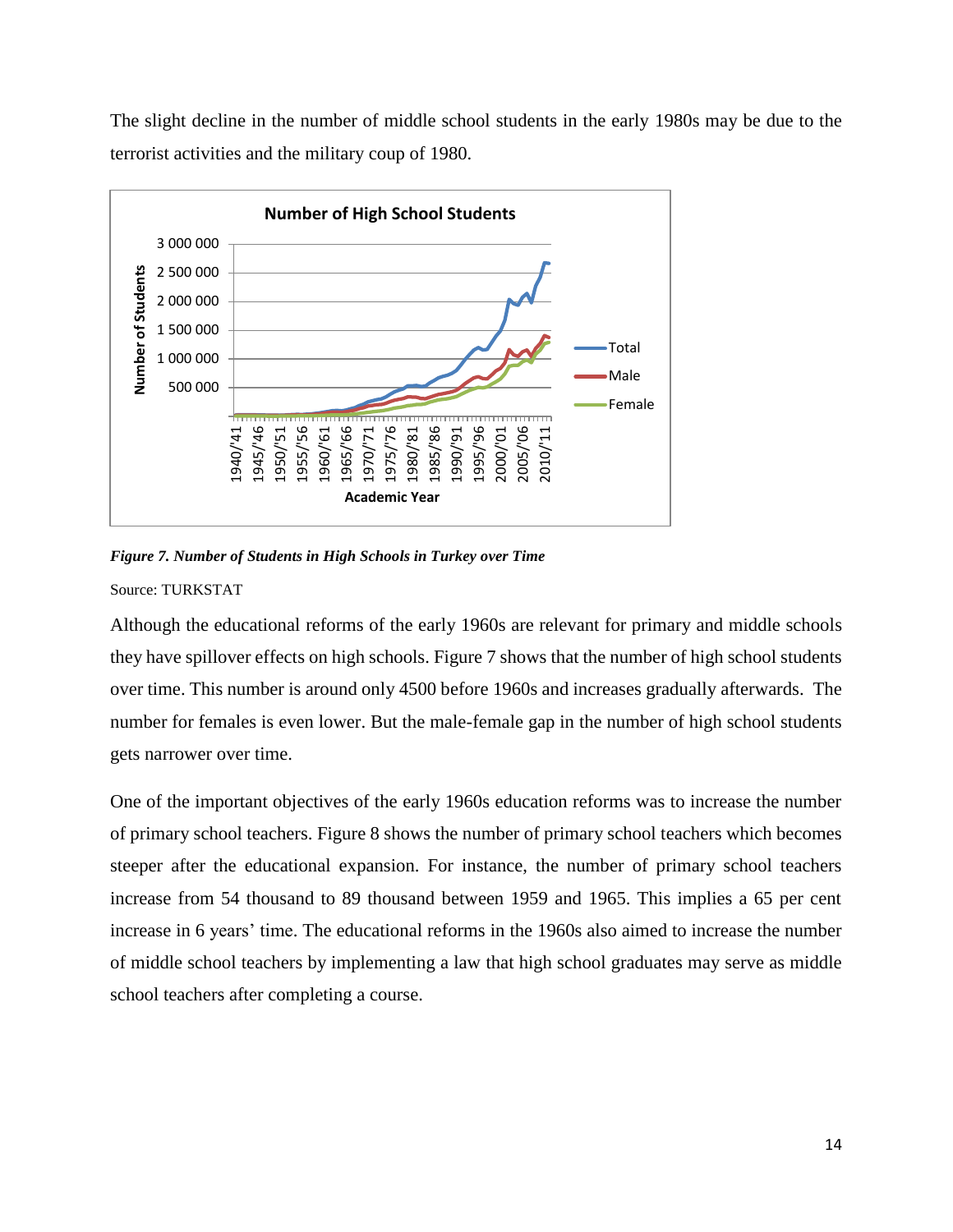

*Figure 8. Number of Primary School Teachers*

Figure 9 shows the number of middle school teachers over time. In the 1959-1960 academic year the number of middle school teachers was about 11 thousand and increased to 13.3 thousand in the 1961-1962 academic year implying a 21 per cent increase in two years' time. Therefore we can confidently say that educational reforms of the early 1960's were successful in increasing the number of primary school teachers as well as the number of middle school teachers in a short period of time.

Figure 10 shows the number of high school teachers over time. There is a spillover effect in number of high school teachers after the educational reforms of early the 1960's. The increasing trend in the number of high school teachers that started in 1959 becomes more apparent in the early 1970s, 10 years after the educational expansion.

Next, we examine the numbers of primary, middle and high schools over time respectively in Figures 11, 12 and 13.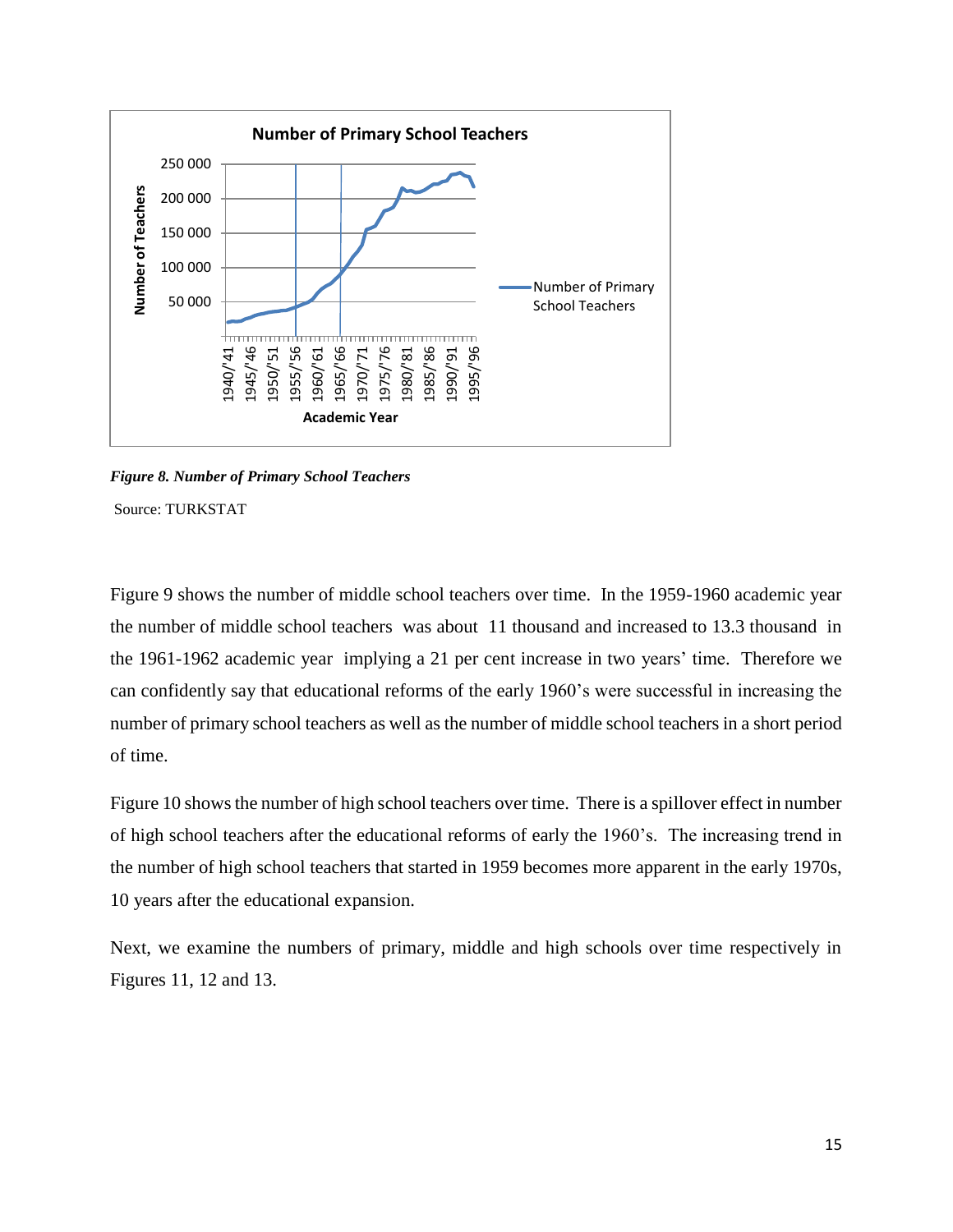

**F***igure 9. Number of Middle School Teachers*



F*igure 10. Number of High School Teachers*

Source: TURKSTAT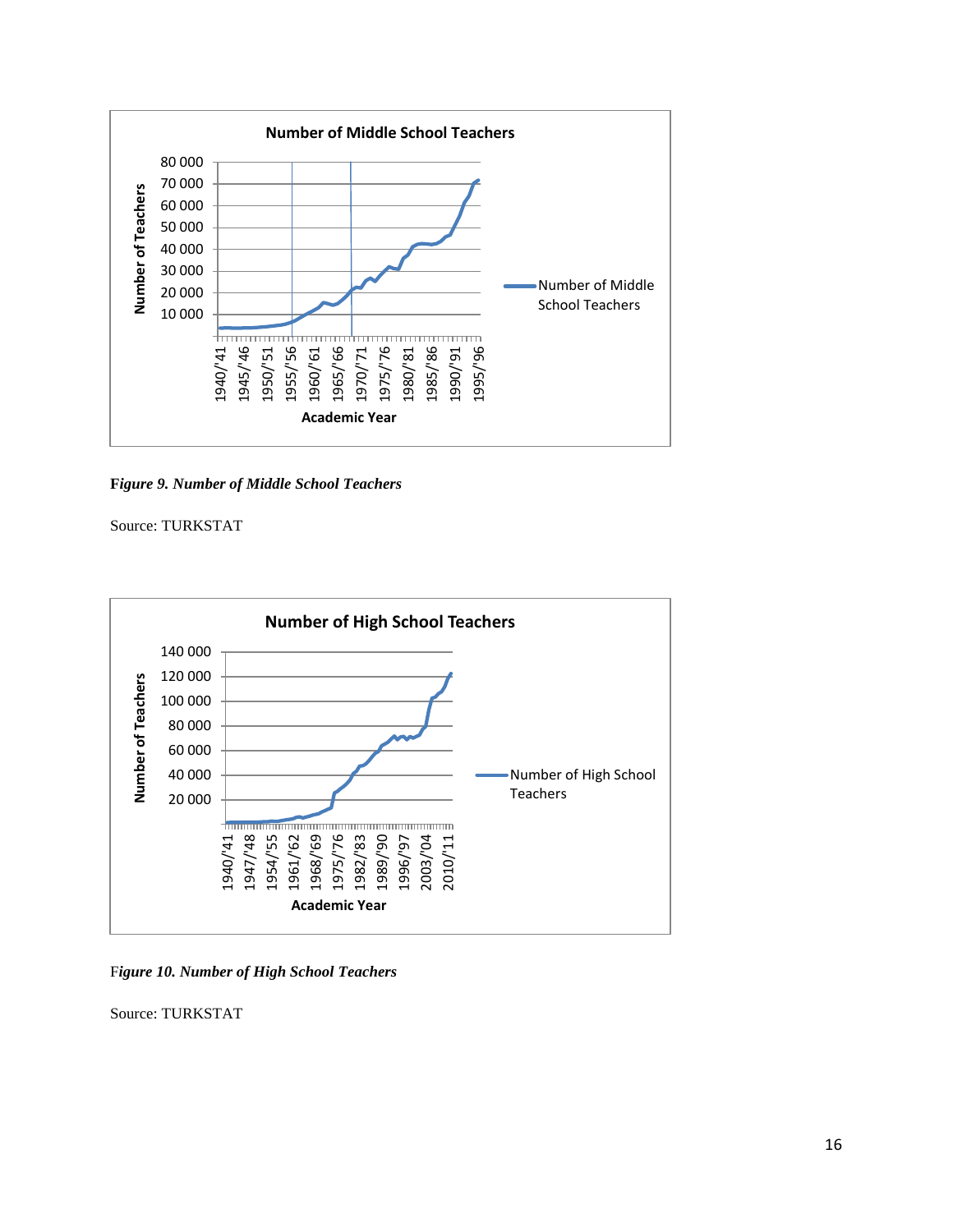

*Figure 11. Number of Primary Schools in Turkey over Time*



**Figure 12. Number of Middle Schools in Turkey over Time**

Source: TURKSTAT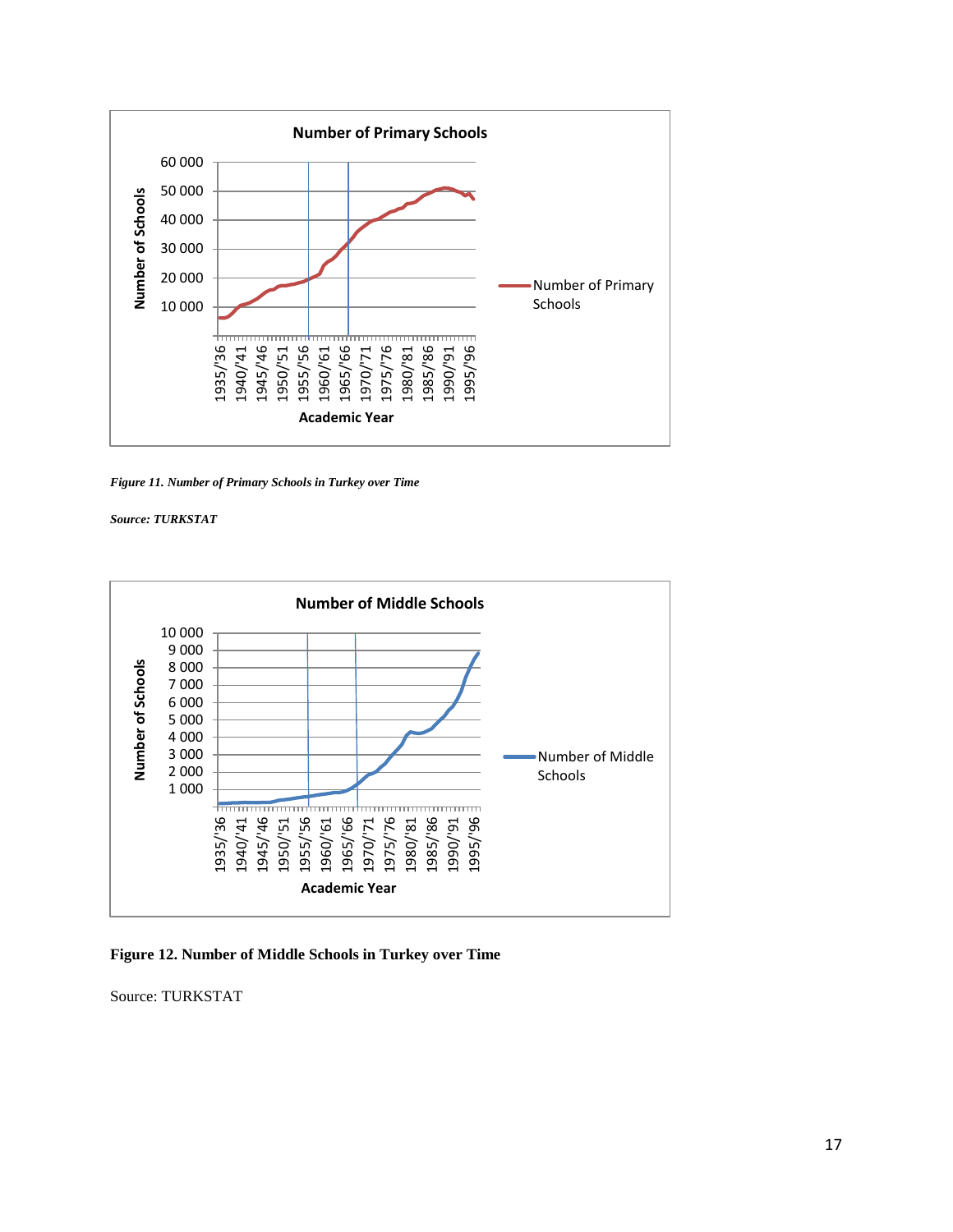

*Figure 13. Number of High Schools in Turkey over Time*

The number of primary schools increased from 21.4 thousand in the 1959-1960 academic year to 25.7 thousand in the 1961-1962 academic year which implies around 20 per cent increase in the number of primary schools in one year. The number of middle schools was only 715 in 1959-1960 academic year and it increased to 1405 in the 1968-1969 academic year, 7 years after the educational reforms. This implies a nearly 100 per cent increase in number of middle schools. There is also an increasing trend in the number of high schools since the early 1960s. The increase becomes steeper after the 1970s, 10 years after the educational expansion<sup>8</sup>.

In the light of the above discussion, we assume that individuals who were born in or after 1952 are affected by the educational reforms of the early the 1960s assuming that school starting age is 6 in Turkey. The individuals who are 9 years old in September 1961 are assumed to be affected by the educational expansion.

 $\overline{a}$ <sup>8</sup> More information and pictures on the education reforms in early the 1960s can be found in Karaoğlan (2015).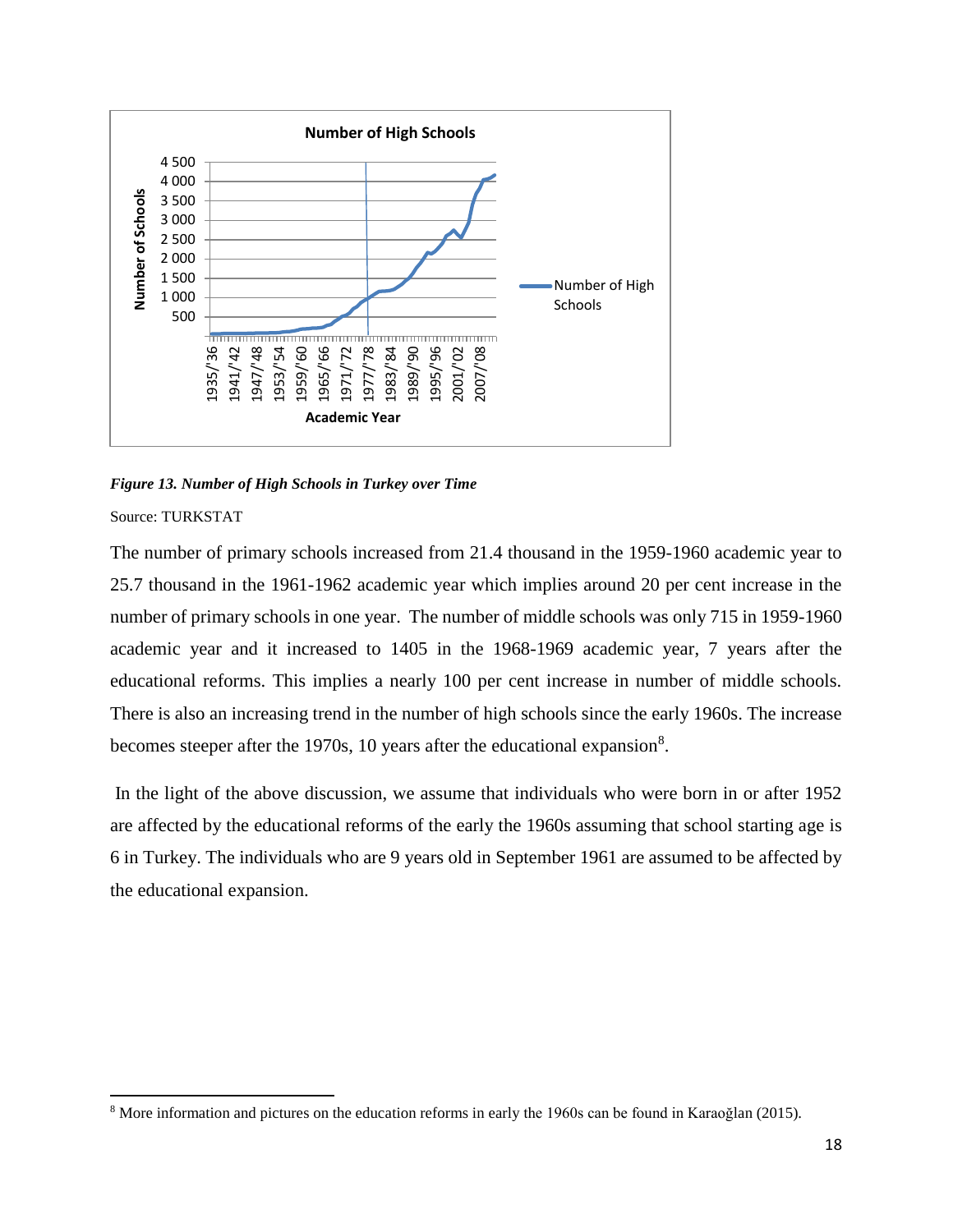#### **3.2 Methodology**

We estimate an IV-probit model for the health behaviors and Two Stage Least Squares (2SLS) for the BMI in order to investigate the causal link between the individual's years of schooling and health behaviors and the BMI. The two equation model is written as:

$$
E_i = \delta + X_i \alpha_1 + \alpha_2 R 61_i + trend \text{ controls} + \varepsilon_i \tag{1}
$$

$$
H_i = \alpha + \beta_1 \hat{E}_i + Z_i \beta_2 + trend \text{ controls} + u_i \tag{2}
$$

Where the vector X includes individual's gender, age, and the rural/urban region of location. In the IV estimation setting we include only purely exogenous covariates as control variables in order to see the impact of years of schooling on different health behaviors. In addition, since our analysis covers a long period of time we control for birth year trends and their higher powers. Gender is defined as a dummy variable which is equal to 1 if the individual is male, 0 if female. H indicates the dummy variable (continuous variable for the BMI) for the relevant health behavior. In each case, 1 indicates a smoker, drinker, exerciser, fruit and vegetable consumer and 0 indicates otherwise. R61 is the instrument for individual's years of schooling, which is equal to 1 if the individual was born in 1952 or later. Thus cohorts born in 1952 or later were exposed to the educational expansion while those born before 1952 did not benefit from the educational expansion of the early 1960s. E shows the individual's completed years of schooling. In the first stage Equation (1) is estimated by OLS and in the second stage a probit estimation is applied to the Equation (2). Hence is the name IV-probit estimation. The major educational expansion that we use as the instrument includes an increase in the compulsory schooling from three to five years in the villages. Unfortunately, we do not know whether an individual lived in a village or not when he/she attended to the primary school. Therefore, we calculate the average years of schooling by using the Ministry of Education statistics on the number of graduates from rural and urban areas. <sup>9</sup>. The average years of schooling for primary school graduates before 1952 is computed as a weighted average of three and five years of schooling where the weights are the number of rural and urban primary school graduates respectively.

 $\overline{a}$ 

<sup>&</sup>lt;sup>9</sup> Rural areas include villages and districts and urban areas include cities and towns.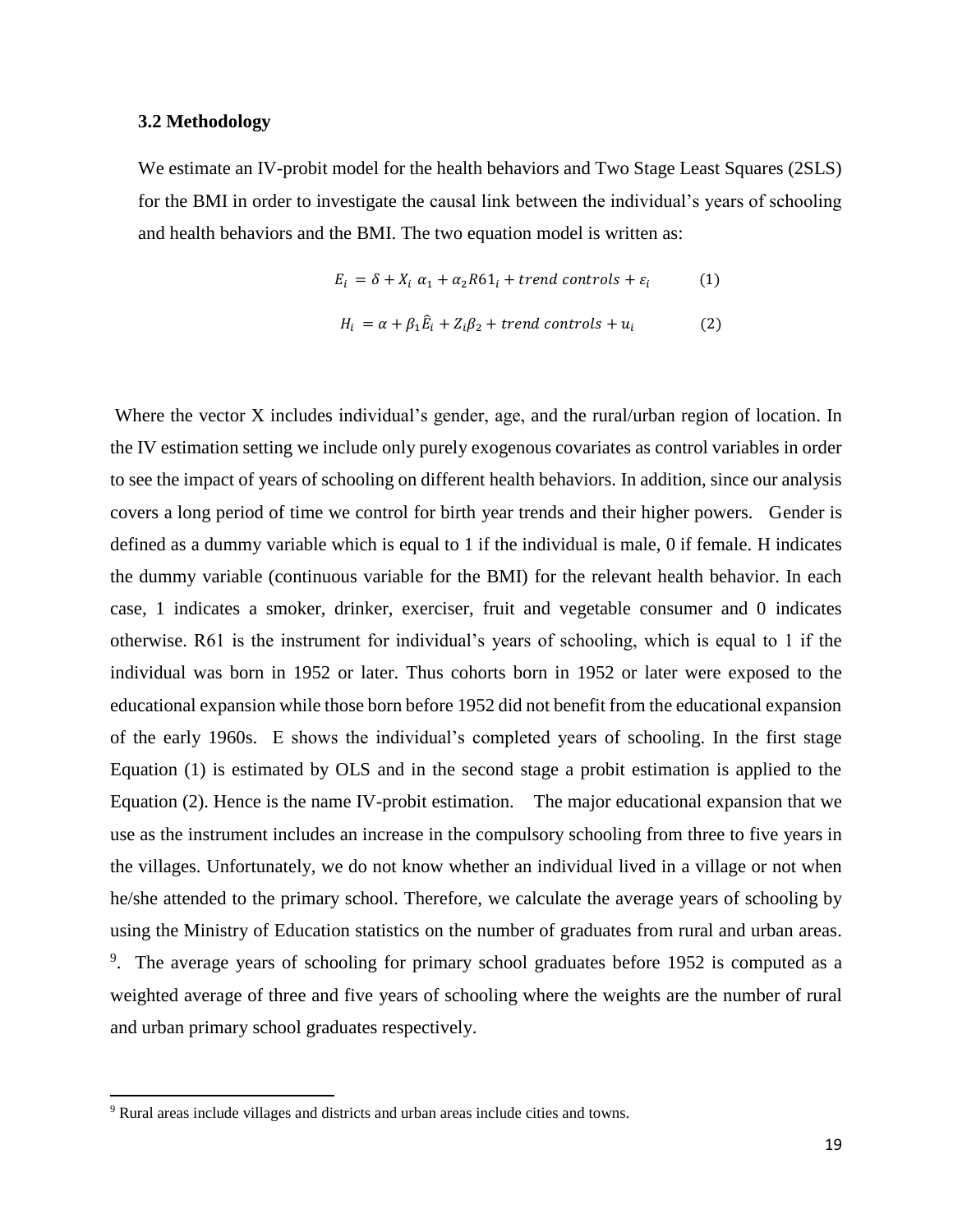For the primary school graduates who complete school in 1952 or later, the years of schooling is equal to 5. Therefore, policy dummy "R61"which represents the educational expansion is equal to 1 if the individual was born in or after 1952, 0 otherwise.  $\hat{E}$  Includes the predicted values of the education variable estimated from the first stage regression. In our analysis, the main parameter of interest is  $\beta_1$  which shows the causal effect of one year increase in years of schooling on various health behaviors and BMI. All standard errors are clustered by year of birth.

# **4. Estimation Results**

A previous study, Tansel and Karaoğlan (2014) using the same data set as this study report on the association between education and health behaviors and BMI with simple probit and OLS estimations. The results of these estimations are reported in the first part of Table 3 where we show only the coefficient of years of schooling for the purposes of comparison with the IV estimation results. The simple probit results indicate that the probabilities of smoking, alcohol consumption, fruit and vegetable consumption and exercising are all positively and significantly related to education. For BMI, OLS results show that higher level of education is related to normal ranges of BMI. Tansel and Karaoğlan also report on the association between different levels of education and health behaviors and BMI (not shown). For instance the probability of smoking decreases as level of education increases. Although still positive the probability of smoking is smaller for a university graduate than for a middle school graduate.

In this section we report the IV estimation results which indicate the causal nature of the relationship between education and health behaviors considered and the BMI. Table 3 presents both the first and the second stage results of the IV estimation. Bound et al. (2005) suggest that Fstatistics of the first stage estimation is good indicator of the quality of the instrument. The Fstatistics of the first stage regression for each case show that the policy dummy R61 representing the educational expansion of the early 1960's positively and significantly affect the individual's years of schooling. Educational expansion is a strong predictor of the years of schooling. The educational expansion leads to 0.81 years increase in individual's years of schooling when the endogenous health behavior is smoking and 0.82 when the endogenous health behaviors considered are alcohol consumption and fruit and vegetable consumption and it leads to 0.84 years increase in years of schooling when the endogenous health variables are exercising and BMI.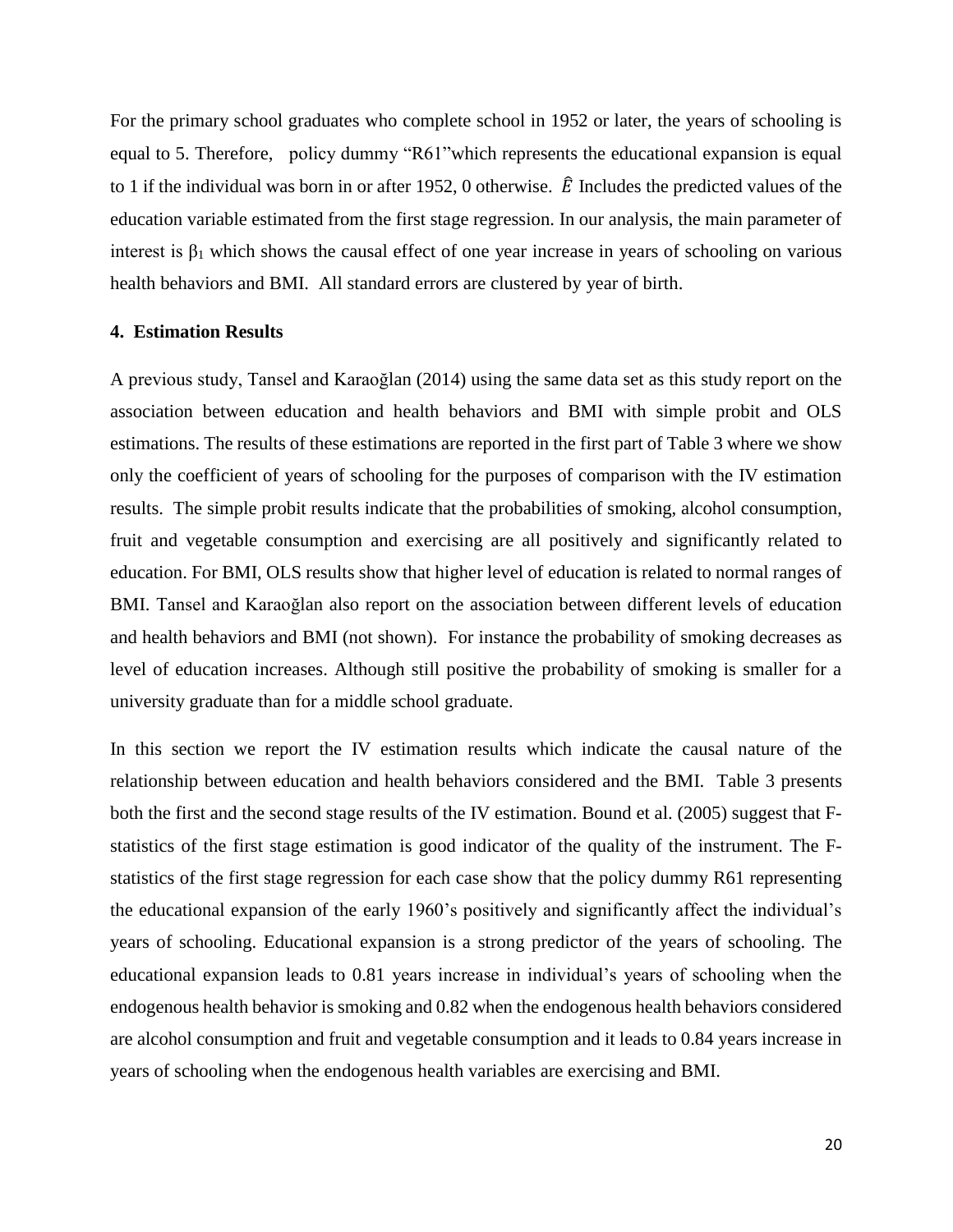Table 3 also reports the second stage results from IV-probit estimation (2SLS for BMI). These results suggest that additional years of schooling does not have significant impact on probability of smoking and exercising unlike in the case simple probit estimation. However, it leads to an increase in the probability of alcohol consumption and fruit and vegetable consumption. Further, an increase in the years of schooling leads to an increase in the individual's BMI level.

Contrary to our result of no impact of education on smoking, in a previous study Tansel (1993) finds a negative effect of education on smoking in Turkey which is larger than the effect of an increase in the cigarette prices. Our result also contradicts with the previous studies in developed countries. Both de Walque (2007) and Grimard and Parent (2007) find that as individual's education level increases, probability of smoking decreases in the USA.

We also find that years of schooling increases the probability of alcohol consumption. This is not a surprising result for our sample since we consider both heavy drinkers and occasional drinkers as regular alcohol consumers. The number of heavy drinkers is very small in our sample. In our sample 24 per cent of occasional drinkers are high school graduates and 29.22 per cent of occasional drinkers have a university degree or above. The higher educated people are more likely to be in social network activities and more likely to be social drinkers, compared to less-educated individuals. On the contrary, Cutler and Llearas Muney (2010) find that alcohol consumption is negatively related to years of schooling where they consider only heavy drinkers as alcohol consumers.

We find that education increases the probability of fruit and vegetable consumption. This may indicate that individuals with higher levels of education are more aware of the benefits of fruit and vegetable consumption than individuals with less education. Finally, we find that additional years of schooling leads to higher BMI levels. This result contradicts with those in the developed countries such as Arendt (2005), Kemptner et al. (2011), Brunello et al. (2013) and Webbink et al. (2010) who all find that higher education levels lead to lower ranges of BMI. However our results are in conformity with those of Cesur et al. (2014) who focus on a younger age group in Turkey.

For the rest of the covariates the findings are as follows: Males tend to smoke more, consume more alcohol and exercise more than females. Fruit and vegetable consumption do not significantly differ by gender. Further, the results also suggest that females tend to have higher BMI levels relative to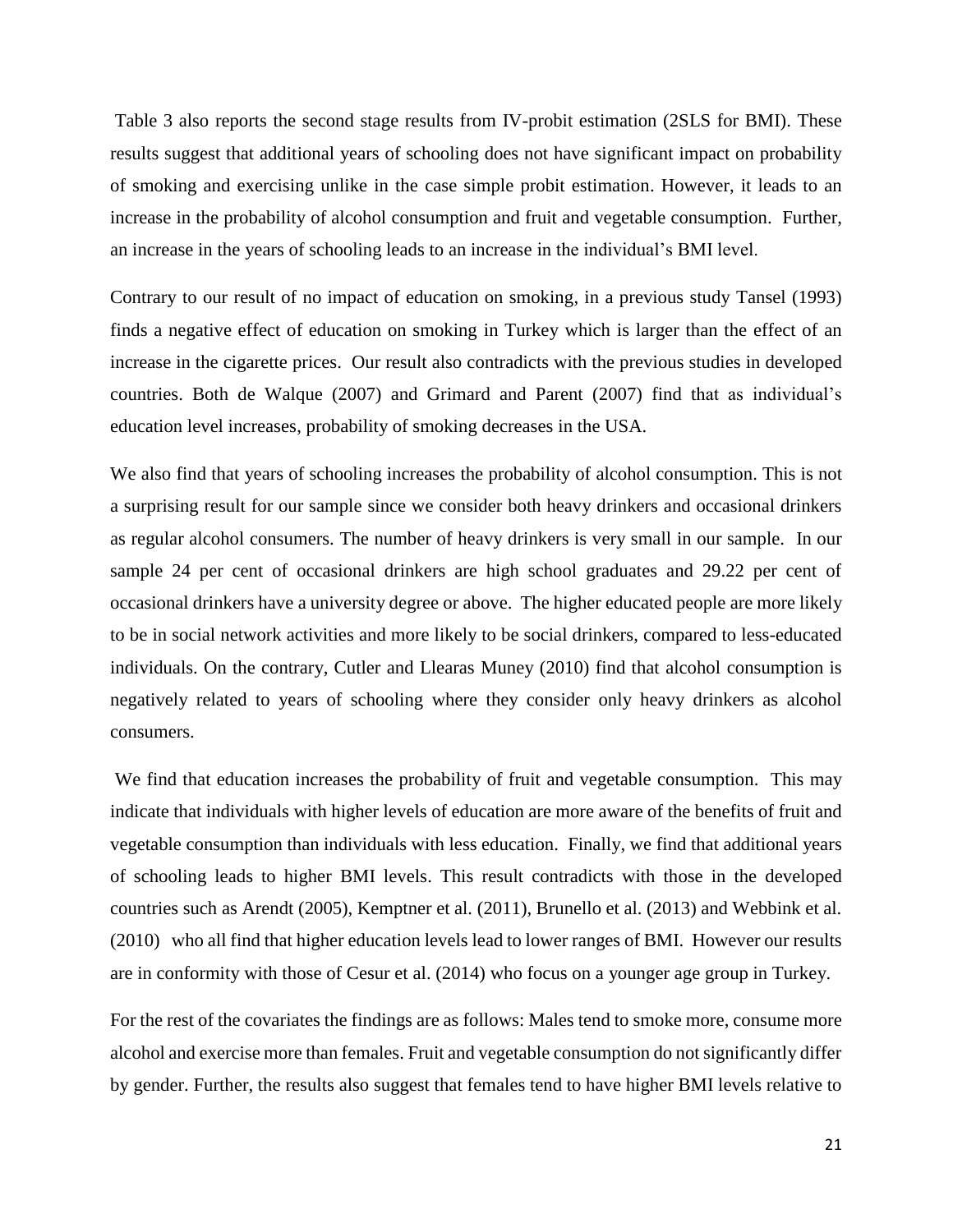males. Age does not significantly affect the probability of smoking. However, the BMI level increases with age and this relationship is concave. Probability of alcohol consumption and probability of exercising also increases with age in a concave relationship. In contrast, older individuals are less likely to consume fruit and vegetable. Finally, the individuals who live in urban areas tend to smoke more than the individuals living in rural areas but there is no significant association between region and the probabilities of other health behaviors. Finally, we performed several robustness checks on our results. We have carried out estimations by including marital status, labor market status variables and household income as a group or jointly. Our results did not change qualitatively. These estimates are not reported to save space but are available upon request.

#### **5. Conclusion**

The causal nature of the relationship between education and health is a popular topic in the health economics literature. Recent studies focus on the endogeneity of education in this relationship. In this paper we examine the relationship between several health behaviors and a health outcome on the one hand, and education on the other considering the endogeneity of education. We implement an IV estimation. We use the educational expansion of the early 1960s as the source of exogenous variation in education. The results show that exposure to the educational expansion has a statistically significantly positive impact on years of schooling.

For smoking, alcohol consumption, fruit and vegetable consumption and exercising we use an IVprobit estimation and for BMI we estimate a 2SLS estimation. We use the educational expansion of the early 1960s as the instrument for education. We find that an increase in years of schooling triggered by the educational expansion does not significantly affect the probability of smoking as well as exercising but, increases probability of alcohol consumption and consumption of fruits and vegetables. Higher years of schooling lead to higher BMI levels.

These results highlight that in Turkey which is a developing country, the effects of education on smoking, alcohol consumption and BMI are somewhat different than found in the developed countries. The studies on developed countries generally imply that smoking and alcohol consumption decreases with education level and individuals with higher education levels have normal ranges of BMI (For instance, see de Walque (2007), Gruber and Frakes (2006), Cutler and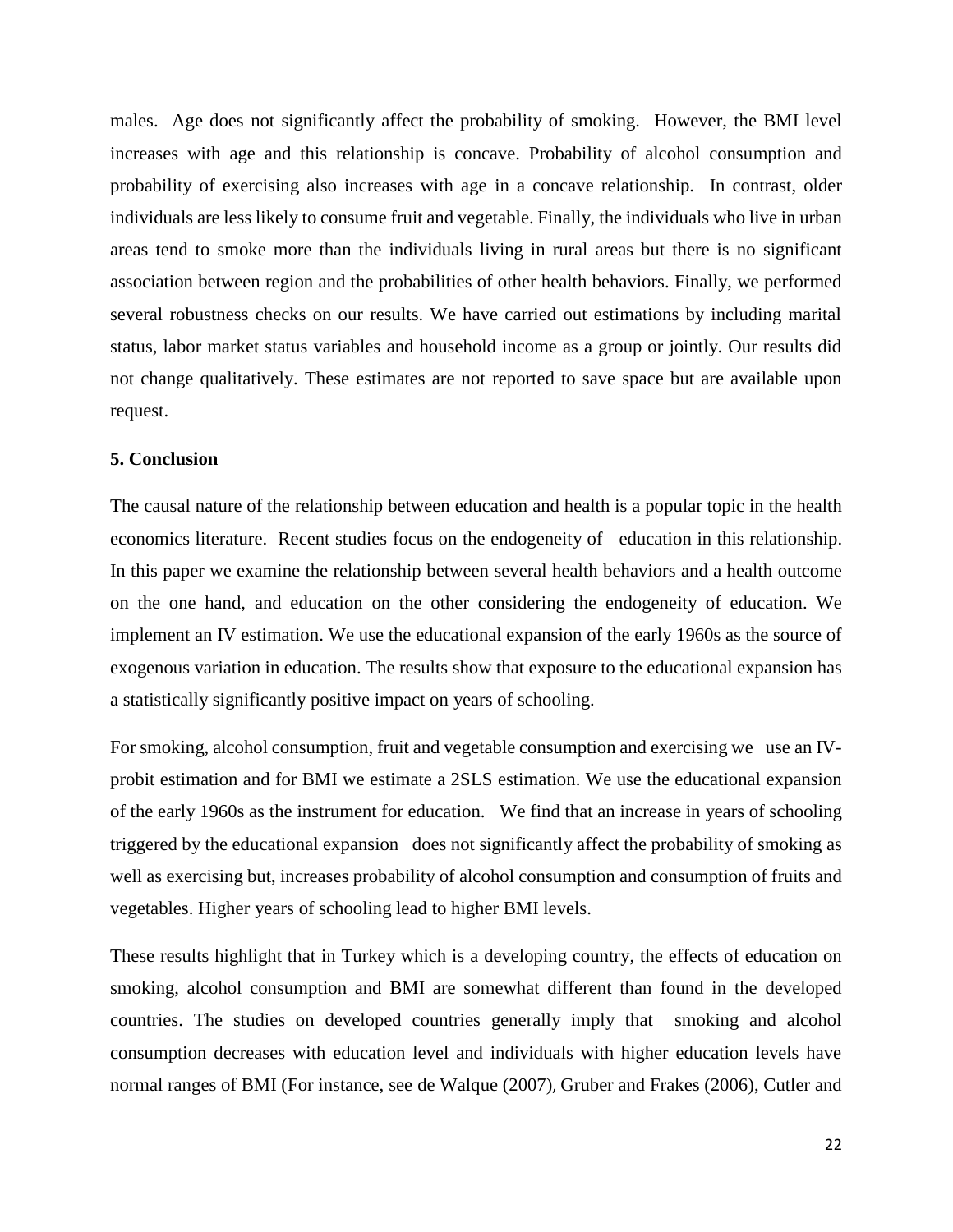Lleras-Muney (2010), Kemptner et al. (2011), Webbink et al. (2010)). We find in Turkey that increasing levels of education may not promote healthy life style in terms of smoking and exercise. This important finding suggests that education may not be an effective policy tool to curtail smoking and that government policy should focus on other possible ways of combatting smoking. We also find in Turkey that education improves fruit and vegetable consumption which may help people to live healthy. The finding that education increases BMI suggests that policy instruments other than education must be used to fight the recent increase in the prevalence of obesity in Turkey. Thus, education may not be a suitable policy instrument to fight smoking and obesity in Turkey. The findings of this paper are expected to give clues to the policy makers about the health behavior of the population in Turkey.

#### **References**

Akyüz,Y. (1999) *Türk Eğitim Tarihi (Başlangıçtan 1999'a)*. (The History of Turkish Education from the Beginning until 1999). Alfa Yayınevi. İstanbul.

Angrist, J.D. and A.B. Krueger (1991) "Does Compulsory School Attendance Affect Schooling and Earnings?." *Quarterly Journal of Economics* 106 (4): 979-1014.

Arendt, J. N. (2005) "Does Education Cause Better Health? A Panel Data Analysis Using School Reforms for Identification." *Economics of Education Review* 24(2): 149-160.

Aydemir, A., and M. Kırdar (2013) "Estimates of the Return to Schooling in a Developing Country: Evidence from a Major Policy Reform in Turkey." *MPRA Working Paper* No.51938. Munich.

Bolin, K. (2011)"Health Production." *Oxford Handbook of Health Economics. Ed. S. Glied and P.C. Smith. New York: Oxford University Press*, 95-123.

Bound, J., D. A. Jaeger, and R. M. Baker (1995) "Problems with Instrumental Variables Estimation When the Correlation between the Instruments and the Endogenous Explanatory Variable is Weak." *Journal of the American Statistical Association* 90 (430): 443-450.

Brunello, G., D. Fabbri, and M. Fort (2013) "The Causal Effect of Education on Body Mass: Evidence from Europe," *Journal of Labor Economics* 31(1): 195-223.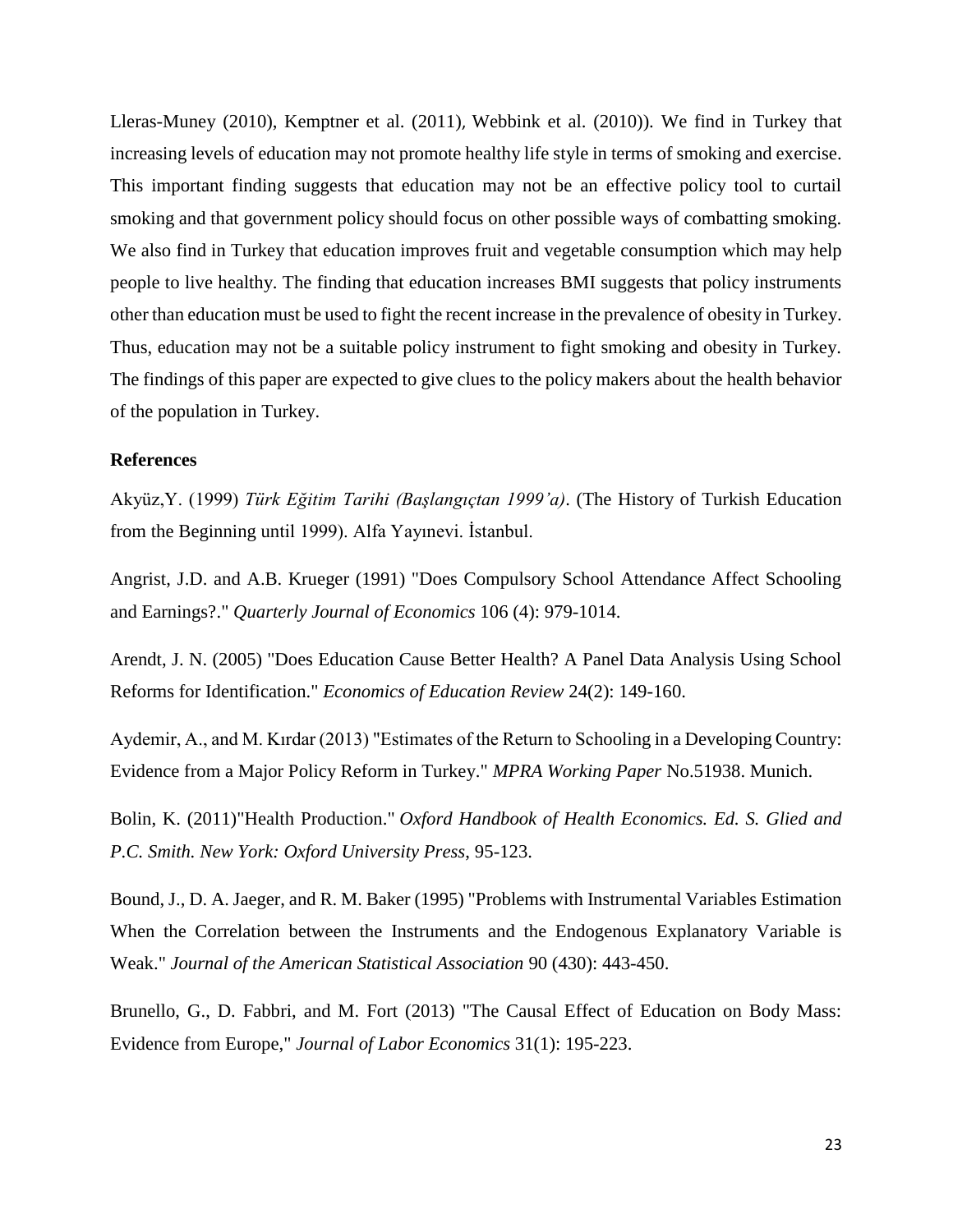Brunello, G., M. Fort, N. Schneeweis and R. Winter-Ebmer (2015). "The Causal Effect of Education on Health: What is the Role of Health Behaviors?." *Health Economics. (Published online)*

Carbone, J. C., S. Kverndokk, and O. J. Røgeberg (2005) "Smoking, Health, Risk, and Perception." *Journal of Health Economics* 24(4): 631-653.

Cawley, J., and C. J. Ruhm. "The Economics of Risky Health Behaviors" *Handbook of Health Economics Vol. 2.* Ed. M.V. Pauly, T.C. McGuire, P.P. Barros. Amsterdam: Elsevier. 2012. 97-153.

Cesur, R., B. Dursun, and N. Mocan (2014) "The Impact of Education on Health and Health Behavior in a Middle-Income, Low-Education Country*"*. *National Bureau of Economic Research* .No. w20764. Cambridge, MA.

Chaloupka, F. J., and K. E. Warner "The Economics of Smoking." *Handbook of Health Economics Vol.1.* Ed. A.J. Culyer and J.P.Newhouse. Amsterdam: Elsevier. 2000. 1539-1627.

Cutler, D. M., E. L. Glaeser, and J. M. Shapiro (2003) "Why Have Americans Become More Obese?," *The Journal of Economic Perspectives* 17(3): 93-118.

Cutler, D. M., and E. L. Glaeser (2005) "What Explains Differences in Smoking, Drinking, and Other Health-Related Behaviors?." *The American Economic Review* 95(2): 238-242.

Cutler, D. M. and A. Lleras-Muney (2010) "Understanding Differences in Health Behaviors by Education", *Journal of Health Economics* 29(1):1-28.

De Walque, D. (2007) "Does Education Affect Smoking Behaviors?: Evidence Using the Vietnam Draft as an Instrument for College Education," *Journal of Health economics* 26(5): 877-895.

Eide, E.R. and M.H. Showalter (2011) "Estimating the Relation between Health and Education: What Do We Know and What Do We Need to Know?" *Economics of Education Review* 30(5):778- 791.

Erdoğan, İ. (2003) *Yeni bir Binyıla Doğru Türk Eğitim Sistemi Sorunlar ve Çözümler* (Towards the New Millennium the Turkish Educational System: Problems and Solutions). Sistem Yayıncılık. İstanbul.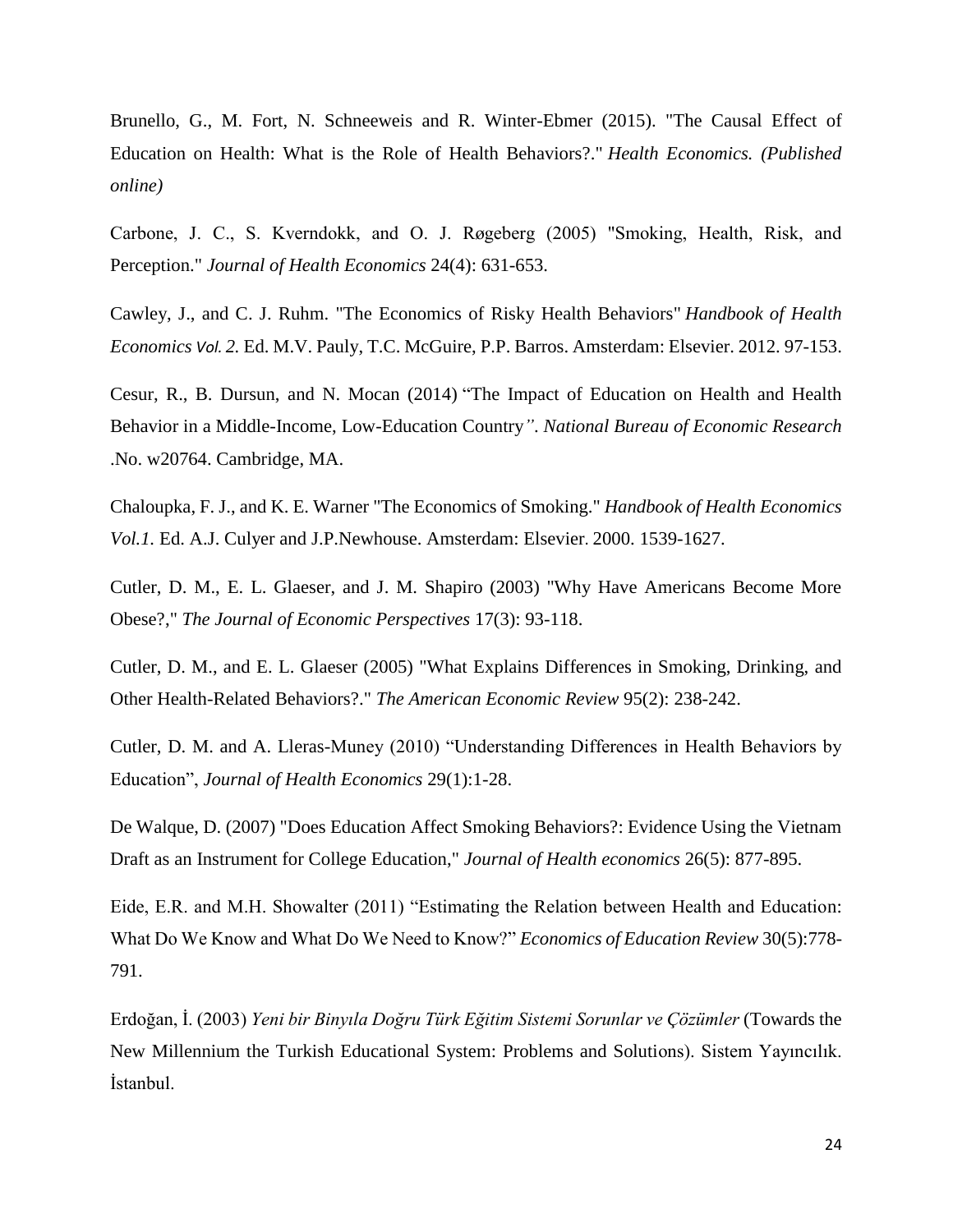Ettner, S. L. (1996) "New Evidence on the Relationship between Income and Health," *Journal of Health Economics* 15(1): 67-85.

Grimard, F., and D. Parent (2007) "Education and Smoking: Were Vietnam War Draft Avoiders Also More Likely to Avoid Smoking?." *Journal of Health Economics* 26 (5): 896-926.

Grossman, M., (1972) "On the Concept of Health Capital and the Demand for Health", *Journal of Political Economy* 80 (2): 223-255.

Gruber, J., and M. Frakes (2006) "Does Falling Smoking Lead to Rising Obesity?," *Journal of Health Economics* 25 (2): 183-197.

Idler, E. L. and Y. Benyamini (1997) "Self-Rated Health and Mortality: A Review of Twenty-Seven Community Studies", *Journal of Health and Social Behavior* 38(1): 21-37.

Karaoğlan, D. (2015) *Essays on Education Gradient of Health in Turkey*, Unpublished Ph.D. Thesis. Ankara, Turkey: Department of Economics, Middle East Technical University.

Karaoğlan, D. and A. Tansel (2015) "The Causal Effect of Education on Body Mass Index: Evidence from Turkey", Mimeo. Ankara, Turkey: Department of Economics, Middle East Technical University.

Kemptner, D., H. Jürges and S. Reinhold. (2011) "Changes in Compulsory Schooling and the Causal Effect of Education on Health: Evidence from Germany", *Journal of Health Economics* 30(2):340-354.

Kenkel, D. S. (1991) "Health Behavior, Health Knowledge, and Schooling," *Journal of Political Economy* 99(2): 287-305.

Kırdar, M.G., M. Dayıoğlu-Tayfur, and İ. Koç (2014) "*Does Longer Compulsory Education Equalize Schooling by Gender and Rural/Urban Residence?*" *IZA Discussion Paper* No.7939. Bonn.

Kırdar, M.G., M. Dayıoğlu-Tayfur, and İ. Koç (2012) "The Effect of Compulsory Schooling Laws on Teenage Marriage and Births in Turkey," *MPRA Working Paper* No.38735.Munich.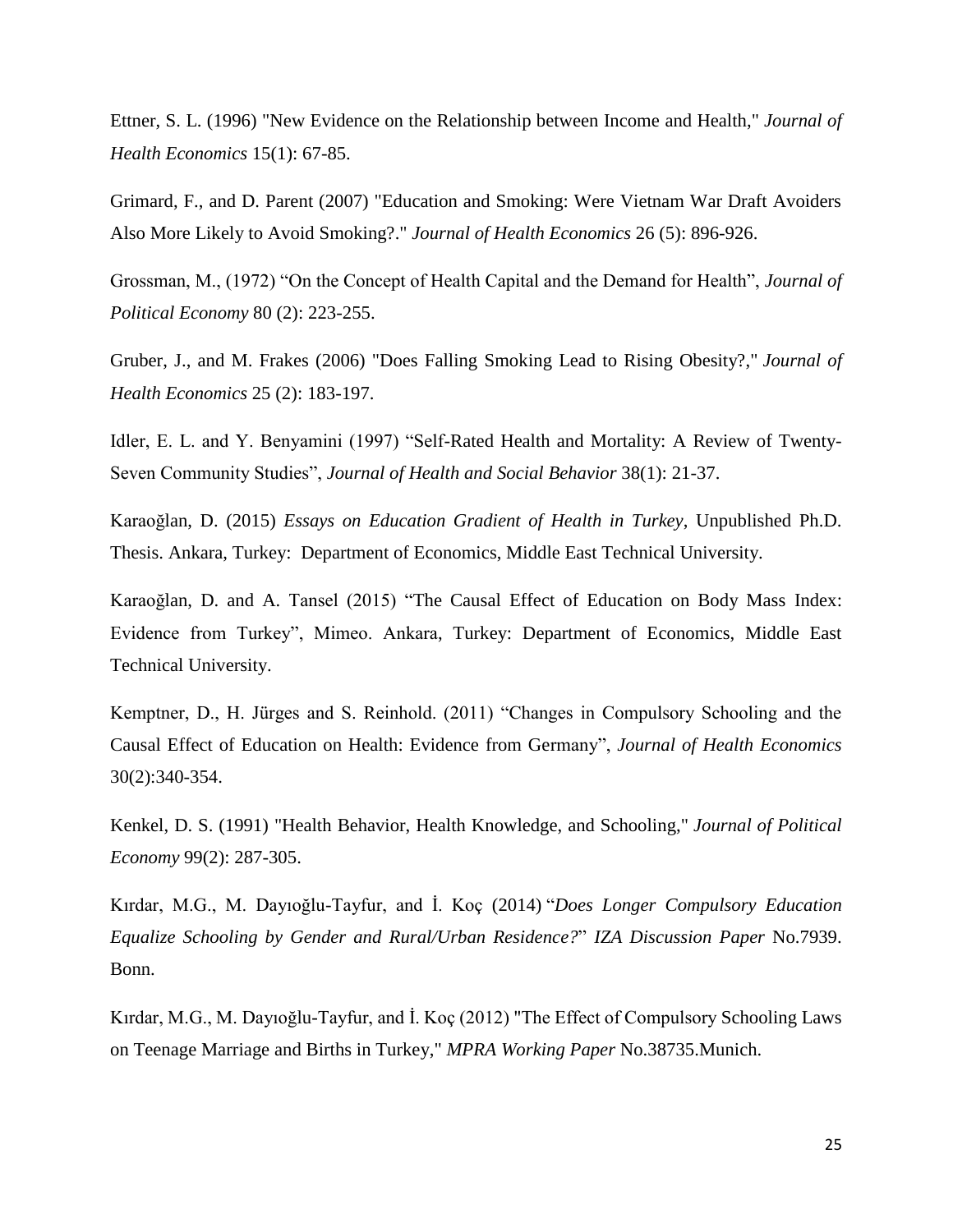Lantz, P. M., et al. (1998) "Socioeconomic Factors, Health Behaviors, and Mortality." *JAMA: The Journal of the American Medical Association* 279 (21): 1703-1708.

Lantz, P. M., et al. (2001) "Socioeconomic Disparities in Health Change in a Longitudinal Study of US Adults: The Role of Health-Risk Behaviors," *Social Science & Medicine* 53(1): 29-40.

Mokdad, A. H., J. S. Marks, D. F. Stroup, and J. L. Gerberding (2004) "Actual Causes of Death in the United States 2000," *Journal of American Medical Association* 291 (10): 1238-1245.

Mullahy, J. (1997) "Instrumental-Variable Estimation of Count Data Models: Applications to Models of Tobacco Smoking Behavior," *Review of Economics and Statistics* 79 (4): 586-593.

Sander, W. (1995) "Schooling and Smoking." *Economics of Education Review* 14 (1): 23-33.

Stewart, S. T., D. M. Cutler, and A. B. Rosen (2009) "Forecasting the Effects of Obesity and Smoking on US Life Expectancy." *New England Journal of Medicine* 361 (23): 2252-2260.

Şen, A. (2013) "Osmanlı'dan Günümüze Eğitimde Modernleşme Çabaları," (Modernization Attempts in Education from the Ottomans until Present) *EKEV Akademi Dergisi* 17(57): 477-492.

Tansel, A. (1993) "Cigarette Demand, Health Scares and Education in Turkey", *Applied Economics* 25(4): 521-529.

Tansel, A., and D. Karaoğlan, (2014) "Health Behaviors and Education in Turkey." Bonn, Germany: Institute for the Study of Labor (IZA) Discussion Paper No: 8262.

Tansel, A. and D. Karaoğlan (2015) Causal Effect of Education on Self Assessed Health and Clinical Health: Evidence from Turkey." Mimeo. Ankara, Turkey: Department of Economics, Middle East Technical University.

Türkiye Cumhuriyeti Milli Eğitim Bakanlığı (Ministry of Education of Turkish Republic)."Milli Eğitim Temel Kanunu" from [http://mevzuat.meb.gov.tr/html/temkanun\\_1/temelkanun\\_1.html\)](http://mevzuat.meb.gov.tr/html/temkanun_1/temelkanun_1.html) (accessed on July 10, 2014).

Webbink, D., N. G. Martin and P. M. Visscher (2010) "Does Education Reduce the Probability of Being Overweight?", *Journal of Health Economics* 29(1):29-38.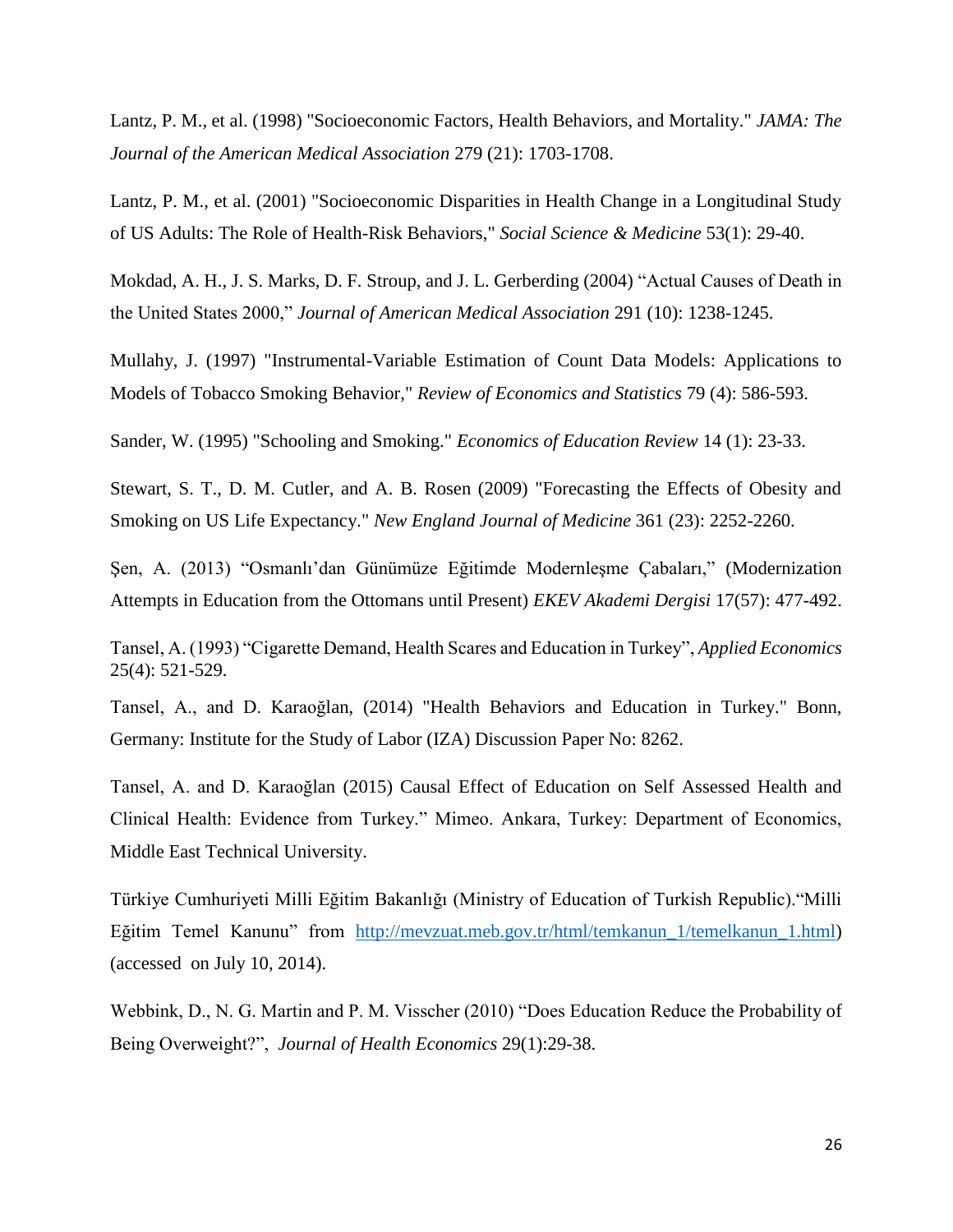World Health Organization Report on the Global Tobacco Epidemic, from [http://www.who.int/tobacco/surveillance/policy/country\\_profile/tur.pdf?ua=1.](http://www.who.int/tobacco/surveillance/policy/country_profile/tur.pdf?ua=1) (Accessed on April, 2016).

World Health Organization Report on Alcohol Consumption in Turkey, from [http://www.who.int/substance\\_abuse/publications/global\\_alcohol\\_report/profiles/tur.pdf?ua=1.](http://www.who.int/substance_abuse/publications/global_alcohol_report/profiles/tur.pdf?ua=1) (Accessed on April, 2016).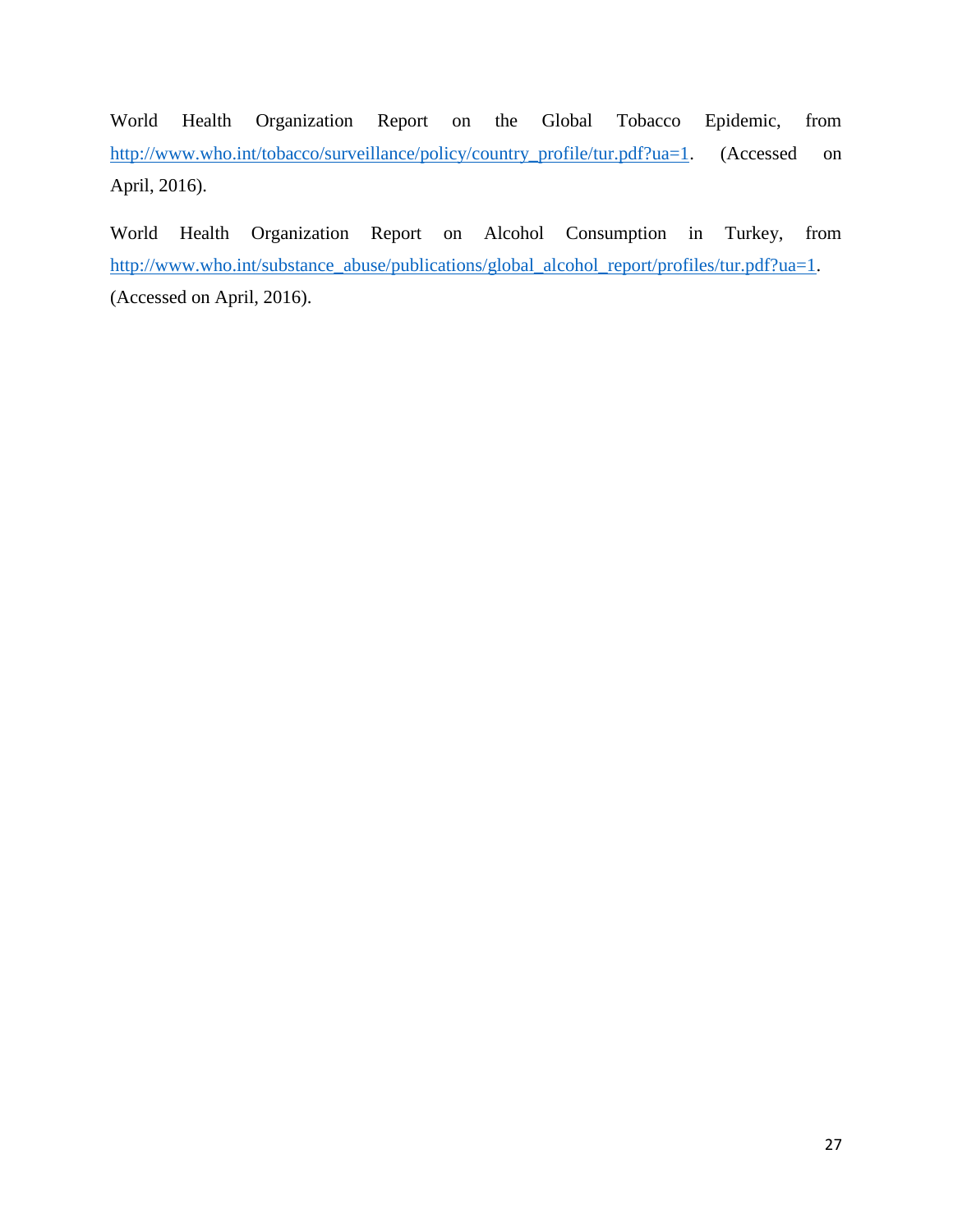**Table 1. Descriptive Statistics for Health Behaviors (Smoking, Alcohol Consumption, Fruit and Vegetable Consumption, Exercise)**

| <b>Smoking</b>                       |                             |                               |                 |  |
|--------------------------------------|-----------------------------|-------------------------------|-----------------|--|
| <b>Variable</b>                      | <b>Smoker</b>               | <b>Non-Smoker</b>             | <b>Total</b>    |  |
| Male*                                | 0.43                        | 0.57                          | 1.00            |  |
|                                      | (0.49)                      | (0.49)                        |                 |  |
| Female*                              | 0.17                        | 0.83                          | 1.00            |  |
|                                      | (0.38)                      | (0.38)                        |                 |  |
| <b>Years of Schooling</b>            | 7.78                        | 6.21                          | 6.66            |  |
|                                      | (4.00)                      | (4.58)                        | (4.48)          |  |
| Age (Years)                          | 43.32                       | 49.51                         | 47.74           |  |
|                                      | (12.04)                     | (15.47)                       | (14.83)         |  |
| Urban*                               | 0.31                        | 0.69                          | 1.00            |  |
|                                      | (0.46)                      | (0.46)                        |                 |  |
| Rural*                               | 0.22                        | 0.78                          | 1.00            |  |
|                                      | (0.42)                      | (0.42)                        |                 |  |
| <b>Number of Observations</b>        | 9915                        | 24801                         | 34716           |  |
| <b>Alcohol Consumption</b>           |                             |                               |                 |  |
| <b>Variable</b>                      | <b>Alcohol Consumer</b>     | <b>Non-Alcohol</b>            | <b>Total</b>    |  |
|                                      |                             | <b>Consumer</b>               |                 |  |
| Male*                                | 0.20                        | 0.80                          | 1.00            |  |
|                                      | (0.40)                      | (0.40)                        |                 |  |
| Female*                              | 0.04                        | 0.96                          | 1.00            |  |
|                                      | (0.21)                      | (0.21)                        |                 |  |
| <b>Years of Schooling</b>            | 9.63                        | 6.14                          | 6.54            |  |
|                                      | (4.16)<br>43.52             | (4.33)<br>47.91               | (4.45)<br>47.41 |  |
| Age (Years)                          | (12.00)                     | (15.06)                       | (14.81)         |  |
| Urban*                               | 0.13                        | 0.87                          | 1.00            |  |
|                                      | (0.34)                      | (0.34)                        |                 |  |
| Rural*                               | 0.08                        | 0.92                          | 1.00            |  |
|                                      | (0.27)                      | (0.27)                        |                 |  |
| <b>Number of Observations</b>        | 5333                        | 41160                         | 46493           |  |
| Fruit and Vegetable (FV) Consumption |                             |                               |                 |  |
| <b>Variable</b>                      | <b>Consume FV Regularly</b> | <b>Not Consume FV</b>         | <b>Total</b>    |  |
| Male*                                | 0.59                        | 0.41                          | 1.00            |  |
|                                      | (0.49)                      | (0.49)                        |                 |  |
| Female*                              | 0.57                        | 0.43                          | 1.00            |  |
|                                      | (0.49)                      | (0.49)                        |                 |  |
| <b>Years of Schooling</b>            | 6.85                        | 6.11                          | 6.54            |  |
|                                      | (4.46)                      | (4.39)                        | (4.45)          |  |
| Age (Years)                          | 46.72                       | 48.34                         | 47.40           |  |
| Urban*                               | (14.68)<br>0.60             | (14.93)<br>0.40               | (14.81)<br>1.00 |  |
|                                      | (0.49)                      | (0.49)                        |                 |  |
| Rural*                               | 0.54                        | 0.46                          | $1.00\,$        |  |
|                                      | (0.50)                      | (0.50)                        |                 |  |
| <b>Number of Observations</b>        | 26938                       | 19516                         | 46454           |  |
| <b>Exercise</b>                      |                             |                               |                 |  |
| <b>Variable</b>                      | <b>Exercise Regularly</b>   | <b>Not Exercise Regularly</b> | <b>Total</b>    |  |
|                                      |                             |                               |                 |  |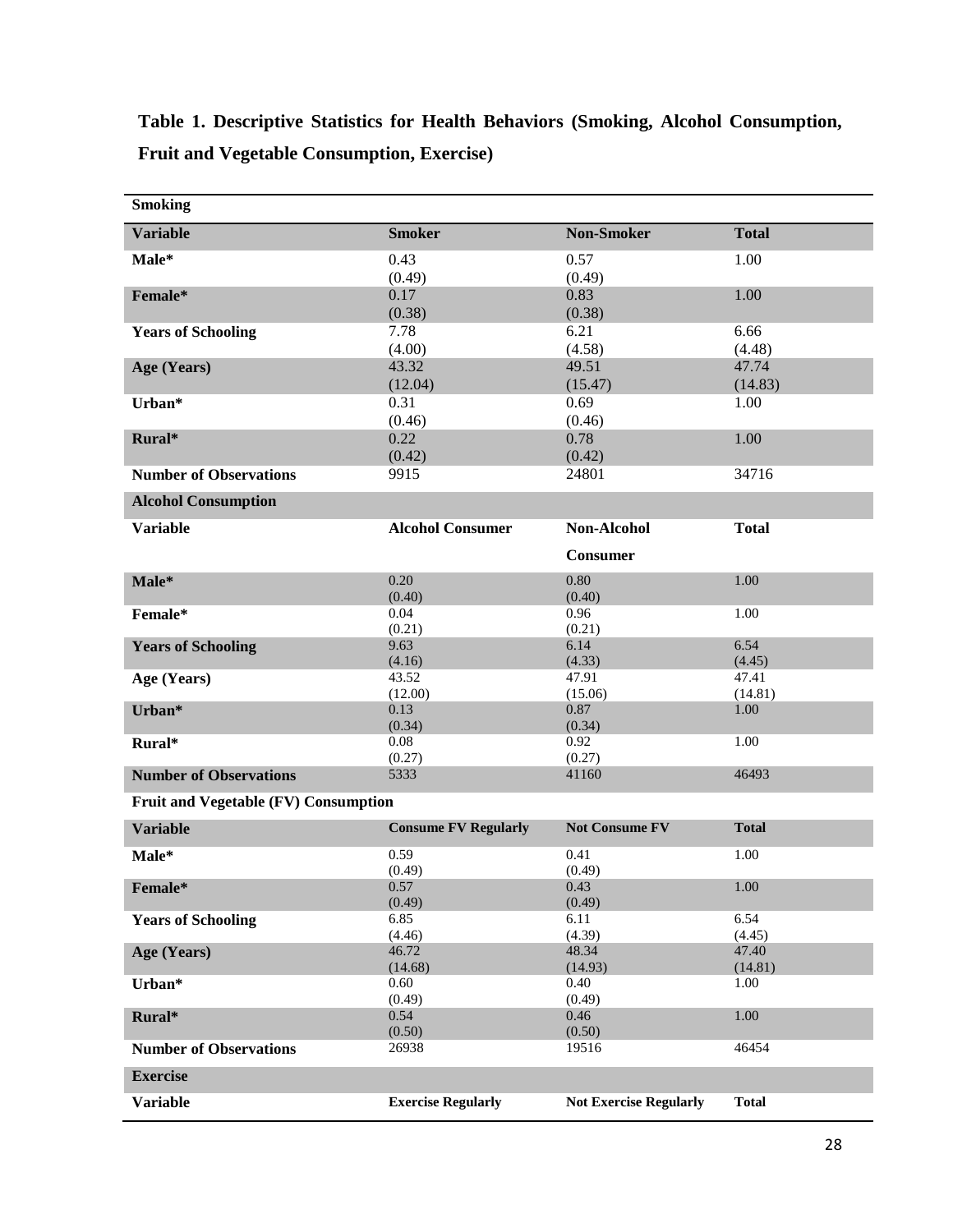| Male*                         | 0.71    | 0.29    | 1.00    |
|-------------------------------|---------|---------|---------|
|                               | (0.45)  | (0.45)  |         |
| Female*                       | 0.63    | 0.37    | 1.00    |
|                               | (0.48)  | (0.48)  |         |
| <b>Years of Schooling</b>     | 7.00    | 5.78    | 6.60    |
|                               | (4.36)  | (4.48)  | (4.44)  |
| Age (Years)                   | 46.21   | 50.07   | 47.50   |
|                               | (13.84) | (16.33) | (14.83) |
| Urban*                        | 0.67    | 0.33    | 1.00    |
|                               | (0.47)  | (0.47)  |         |
| Rural*                        | 0.66    | 0.34    | 1.00    |
|                               | (0.47)  | (0.47)  |         |
| <b>Number of Observations</b> | 29068   | 14537   | 43605   |

Source: 2008, 2010 and 2012 Turkish Health Survey except for smoking which is based only on 2010 and 2012..

Notes: (1)\*indicates a dummy variable

(2) The numbers in the parenthesis are standard deviations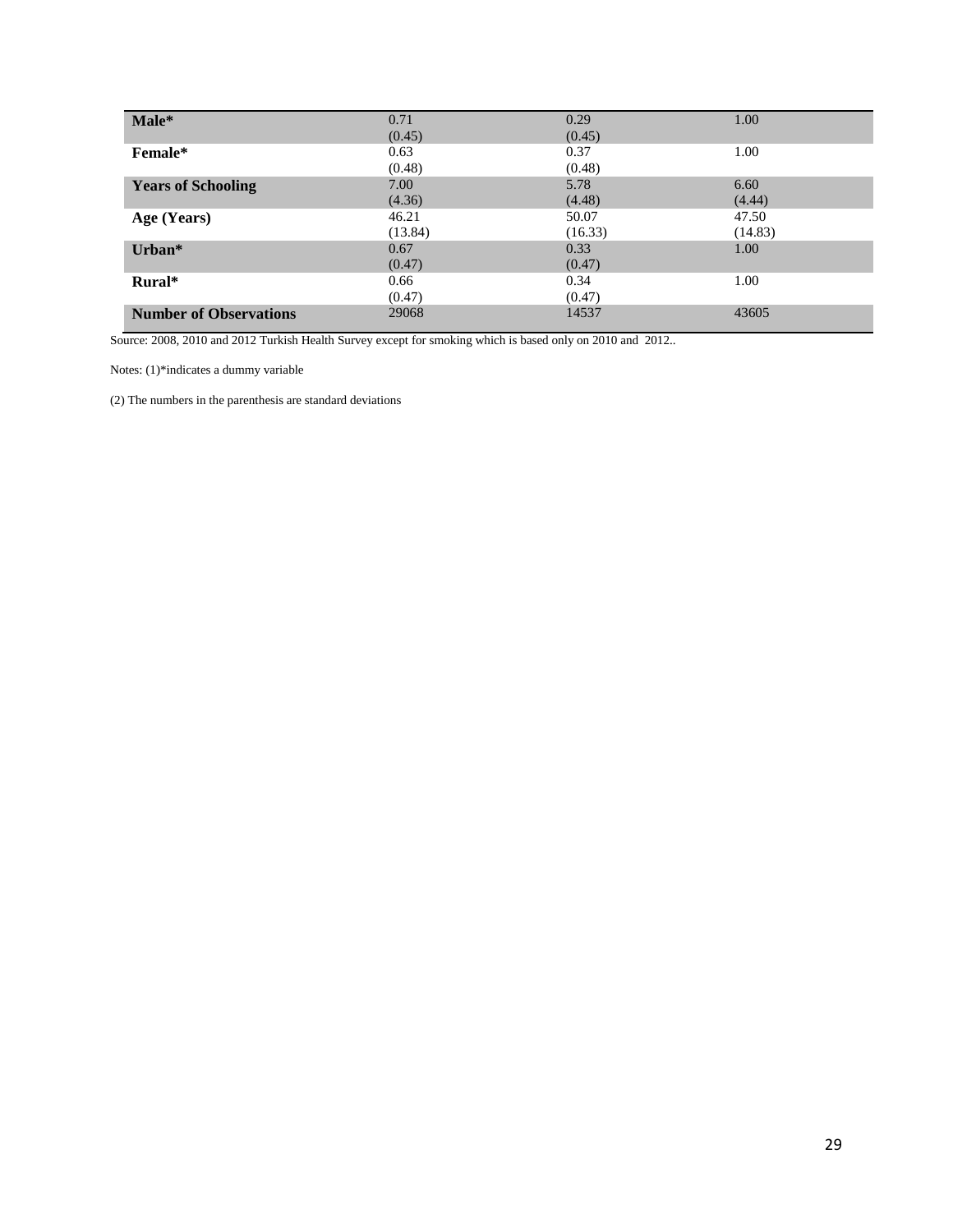|  | <b>Table 2. Descriptive Statistics for BMI</b> |  |  |  |
|--|------------------------------------------------|--|--|--|
|--|------------------------------------------------|--|--|--|

| <b>Variable</b>           | Underweight<br>(BMI<18.5) | <b>Normal Weight</b><br>$(18.5<)=BMI<=24.99$ | Overweight<br>$(25<=BMI<30)$ | <b>Obese</b><br>$(BMI>=30)$ | <b>Total</b> |
|---------------------------|---------------------------|----------------------------------------------|------------------------------|-----------------------------|--------------|
| Male*                     | 0.01                      | 0.37                                         | 0.45                         | 0.17                        | 1.00         |
|                           | (0.10)                    | (0.48)                                       | (0.50)                       | (0.38)                      |              |
| Female*                   | 0.02                      | 0.38                                         | 0.34                         | 0.26                        | 1.00         |
|                           | (0.15)                    | (0.48)                                       | (0.47)                       | (0.44)                      |              |
| <b>Years of Schooling</b> | 7.73                      | 7.56                                         | 6.99                         | 5.81                        | 6.96         |
|                           | (4.82)                    | (4.54)                                       | (4.30)                       | (4.02)                      | (4.39)       |
| Age (Years)               | 42.57                     | 43.77                                        | 47.47                        | 50.51                       | 46.65        |
|                           | (16.79)                   | (14.96)                                      | (13.94)                      | (13.08)                     | (14.44)      |
| Urban $*$                 | 0.02                      | 0.37                                         | 0.39                         | 0.22                        | 1.00         |
|                           | (0.13)                    | (0.48)                                       | (0.49)                       | (0.41)                      |              |
| Rural*                    | 0.02                      | 0.37                                         | 0.39                         | 0.22                        | 1.00         |
|                           | (0.14)                    | (0.48)                                       | (0.48)                       | (0.41)                      |              |
| <b>Total Observations</b> | 732                       | 15412                                        | 16023                        | 8907                        | 41074        |

Source: 2008, 2010 and 2012 Turkish Health Survey

Notes : (1)\*indicates a dummy variable

(2) The numbers in the parenthesis are standard deviations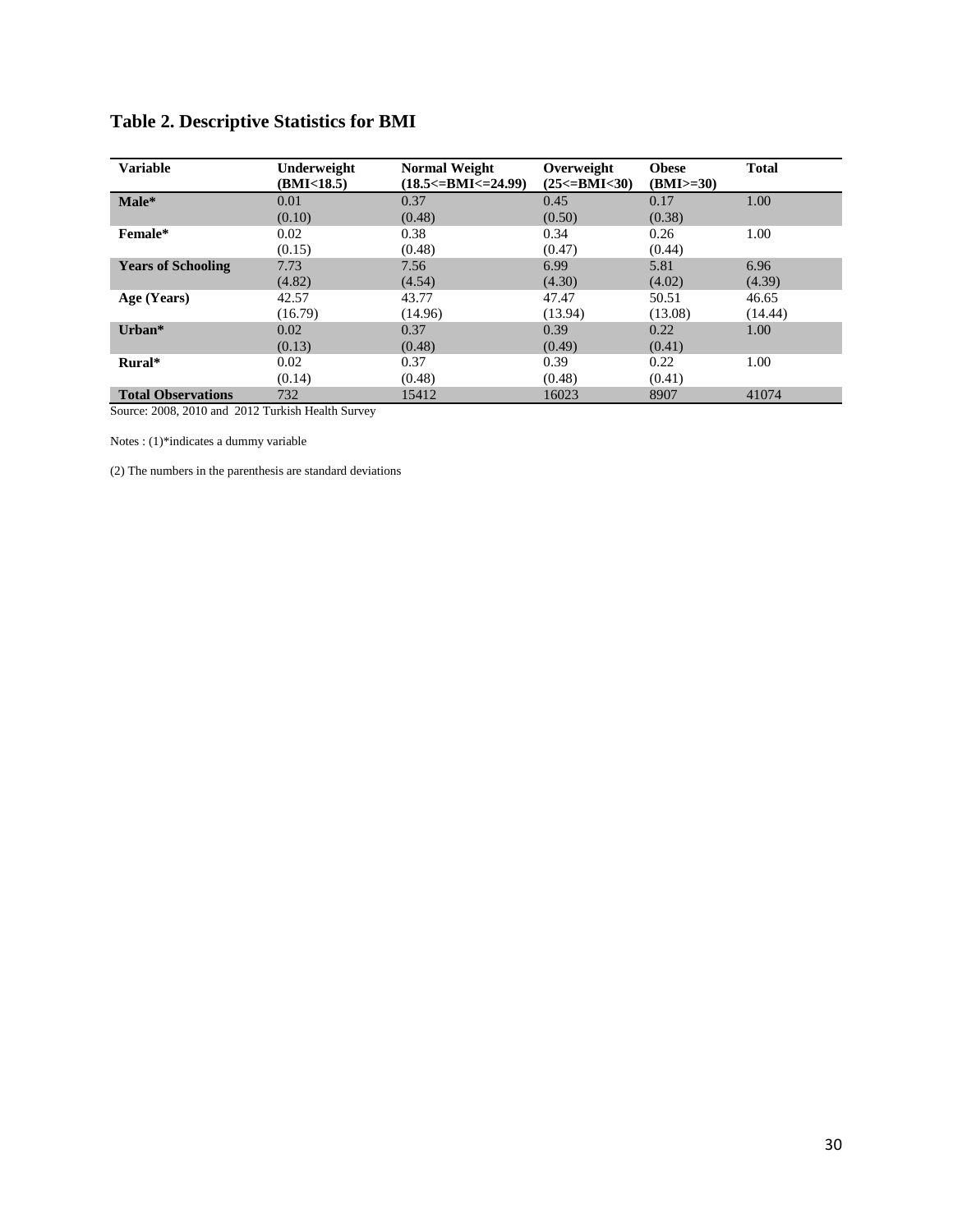| <b>Dependent</b><br>Variable: Years<br>of Schooling | <b>Smoking</b>                                 | <b>Alcohol</b><br>Consumption                                                  | Fruit<br>and<br>Vegetable<br>Consumption                                                          | <b>Exercise</b>       | BMI                |
|-----------------------------------------------------|------------------------------------------------|--------------------------------------------------------------------------------|---------------------------------------------------------------------------------------------------|-----------------------|--------------------|
|                                                     | <b>Probit (OLS for BMI estimation Results)</b> |                                                                                |                                                                                                   |                       |                    |
|                                                     | 0.003                                          | $0.04***$                                                                      | $0.02***$                                                                                         | $0.02***$             | $-0.11***$         |
|                                                     | (0.003)                                        | (0.004)                                                                        | (0.001)                                                                                           | (0.002)               | (0.006)            |
|                                                     |                                                |                                                                                | Assumption: Individuals who were born in or later than 1952 are affected from educational reforms |                       |                    |
|                                                     |                                                | Birth Cohort: 1909-1987 (Individuals who are 25 or older in the pooled sample) |                                                                                                   |                       |                    |
| <b>First Stage Results</b>                          |                                                |                                                                                |                                                                                                   |                       |                    |
|                                                     | $0.81***$                                      | $0.82***$                                                                      | $0.82***$                                                                                         | $0.84***$             | $0.84***$          |
| <b>Policy Dummy</b>                                 | (0.17)                                         | (0.16)                                                                         | (0.16)                                                                                            | (0.17)                | (0.10)             |
|                                                     |                                                |                                                                                |                                                                                                   |                       |                    |
| Male                                                | $2.04***$                                      | $2.04***$                                                                      | $2.04***$                                                                                         | $2.01***$             | 1.83***            |
|                                                     | (0.07)                                         | (0.06)                                                                         | (0.06)                                                                                            | (0.06)                | (0.03)             |
|                                                     |                                                |                                                                                |                                                                                                   |                       |                    |
| Age $(x10^{-1})$                                    | $1.70***$                                      | $2.41***$                                                                      | $2.37***$                                                                                         | $2.67***$             | $1.26***$          |
|                                                     | (0.71)                                         | (1.05)                                                                         | (1.06)                                                                                            | (1.12)                | (0.99)             |
|                                                     |                                                |                                                                                |                                                                                                   |                       |                    |
| Squared<br>Age                                      | $-1.20*$                                       | $-1.48***$                                                                     | $-1.49***$                                                                                        | $-1.48***$            | $-1.47***$         |
| $(x10^{-3})$                                        | (0.67)                                         | (0.48)                                                                         | (0.48)                                                                                            | (0.47)                | (0.39)             |
|                                                     |                                                |                                                                                |                                                                                                   |                       |                    |
| <b>Urban</b>                                        | $2.24***$                                      | $2.22***$                                                                      | $2.22***$                                                                                         | $2.20***$             | $2.17***$          |
|                                                     | (0.04)                                         | (0.03)                                                                         | (0.03)                                                                                            | (0.03)                | (0.04)             |
| <b>Trend</b>                                        | 0.05                                           | 0.04                                                                           | 0.04                                                                                              | 0.06                  | $-0.03$            |
|                                                     | (0.07)                                         | (0.10)                                                                         | (0.10)                                                                                            | (0.10)                | (0.10)             |
|                                                     |                                                |                                                                                |                                                                                                   |                       |                    |
| <b>Trend Square</b>                                 | $-0.00006$                                     | $-0.0008$                                                                      | 0.0008                                                                                            | 0.0008                | $-0.00008$         |
|                                                     | (0.001)                                        | (0.001)                                                                        | (0.001)                                                                                           | (0.001)               | (0.0008)           |
|                                                     |                                                |                                                                                |                                                                                                   |                       |                    |
| <b>Trend Cube</b>                                   | 0.00001                                        | 0.000007                                                                       | 0.000007                                                                                          | 0.000006              | 0.00001            |
|                                                     | (0.000007)                                     | (0.000006)                                                                     | (0.000006)                                                                                        | (0.000006)            | (0.000005)         |
|                                                     |                                                |                                                                                |                                                                                                   |                       |                    |
| <b>Observations</b>                                 | 34716                                          | 46493                                                                          | 46454                                                                                             | 43605                 | 41074              |
|                                                     |                                                |                                                                                |                                                                                                   |                       |                    |
| R-squared                                           | 0.27                                           | 0.27                                                                           | 0.27                                                                                              | 0.27                  | 0.24               |
| <b>Endogeneity Test</b>                             | 2.79                                           | 4.24                                                                           | 3.11                                                                                              | 2.65                  | 10.98              |
| <b>Statistics</b>                                   | $(p-value:0.09)$                               | $(p$ -value: $0.04)$                                                           | $(p$ -value: $0.07)$                                                                              | $(p-value:0.10)$      | $(p-value:0.0009)$ |
| <b>F-statistics</b>                                 | 19.28                                          | 25.91                                                                          | 25.96                                                                                             | 24.63                 | 21.33              |
|                                                     |                                                |                                                                                |                                                                                                   |                       |                    |
| <b>Second Stage Results</b>                         |                                                |                                                                                |                                                                                                   |                       |                    |
|                                                     |                                                |                                                                                |                                                                                                   |                       |                    |
| <b>Years</b><br>of                                  | $-0.02$                                        | $0.11*$                                                                        | $0.08**$                                                                                          | $-0.03$               | $0.26*$            |
| <b>Schooling</b>                                    | (0.04)                                         | (0.06)                                                                         | (0.04)                                                                                            | (0.03)                | (0.15)             |
| Male                                                | $0.87***$                                      | $0.74***$                                                                      | $-0.12$                                                                                           | $0.29***$             | $-1.12***$         |
|                                                     | (0.08)                                         | (0.16)                                                                         | (0.09)                                                                                            | (0.07)                | (0.35)             |
|                                                     |                                                |                                                                                |                                                                                                   |                       |                    |
| Age $(x10^{-1})$                                    | $-0.09$                                        | $2.93***$                                                                      | $-9.49***$                                                                                        | $4.81***$             | $5.50***$          |
|                                                     | (0.24)                                         | (0.44)                                                                         | (0.53)                                                                                            | (0.34)                | (0.57)             |
|                                                     |                                                |                                                                                |                                                                                                   |                       |                    |
| Squared<br>Age                                      | $-0.38$                                        | $-0.90***$                                                                     | $-0.84***$                                                                                        | $-0.80***$            | $-3.22***$         |
| $(x10^{-3})$                                        | (0.24)                                         | (0.25)                                                                         | (0.18)                                                                                            | (0.13)                | (0.86)             |
|                                                     |                                                |                                                                                |                                                                                                   |                       |                    |
| Urban                                               | $0.25***$                                      | 0.001                                                                          | $-0.01$                                                                                           | 0.007                 | $-0.38$            |
|                                                     | (0.10)                                         | (0.15)                                                                         | (0.10)                                                                                            | (0.07)                | (0.39)             |
|                                                     |                                                |                                                                                |                                                                                                   |                       |                    |
| <b>Trend</b>                                        | $-0.14***$                                     | $0.15***$                                                                      | $-1.09***$                                                                                        | $0.40***$             | 0.11               |
|                                                     | (0.03)                                         | (0.04)                                                                         | (0.06)                                                                                            | (0.03)                | (0.11)             |
|                                                     |                                                |                                                                                |                                                                                                   |                       |                    |
| <b>Trend Square</b>                                 | $0.002***$<br>(0.0003)                         | 0.0005<br>(0.0005)                                                             | $-0.0001$<br>(0.0003)                                                                             | $-0.0001$<br>(0.0002) | 0.001<br>(0.002)   |
|                                                     |                                                |                                                                                |                                                                                                   |                       |                    |
| <b>Trend Cube</b>                                   | $-0.00001$ ***                                 | $-0.000001$                                                                    | $0.000007***$                                                                                     | $0.000002**$          | $-0.00002***$      |
|                                                     | (0.000001)                                     | (0.000003)                                                                     | (0.000001)                                                                                        | (0.000001)            | (0.0000078)        |

# *Table 3. IV-Probit (2SLS for BMI) Estimation Results*